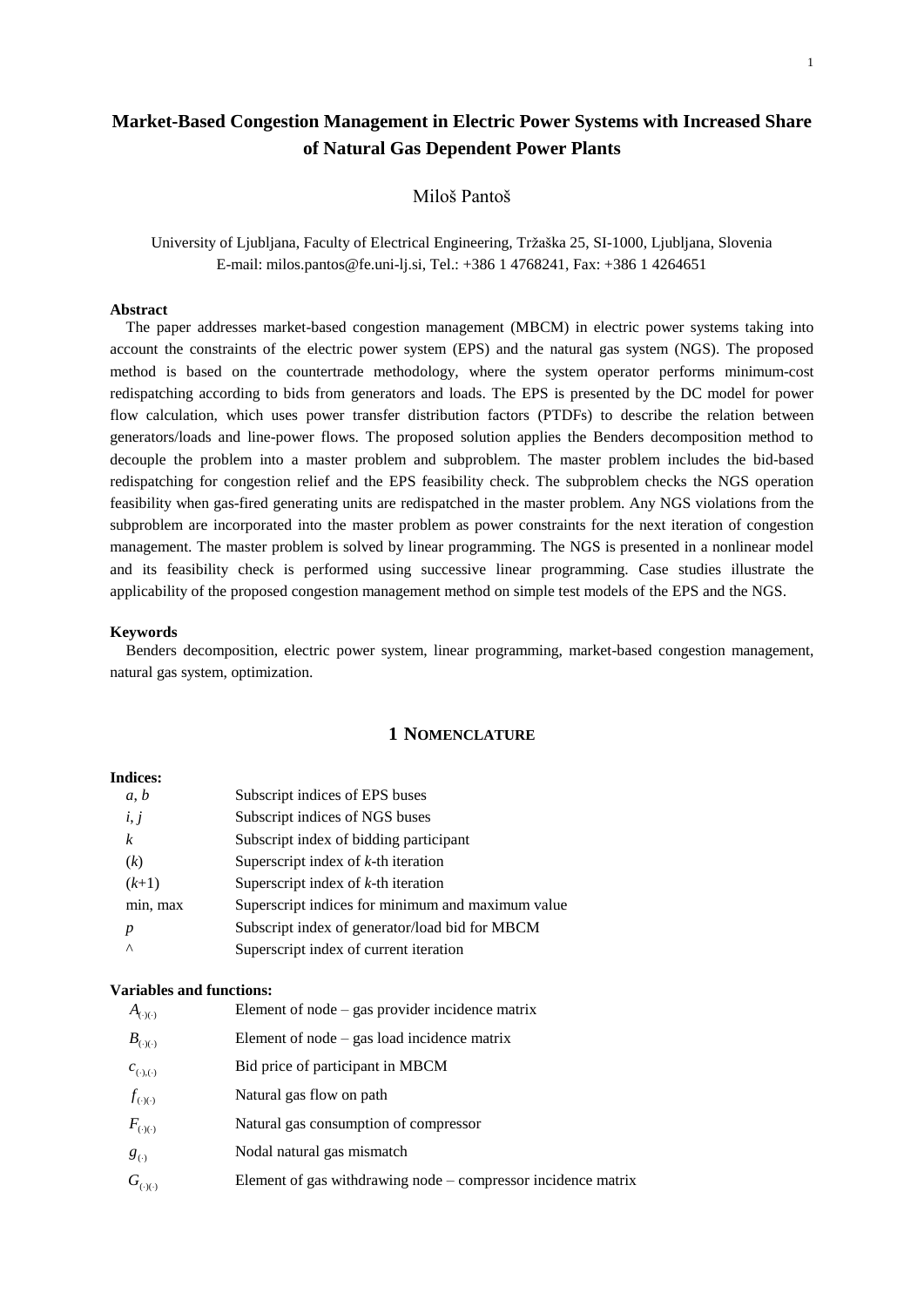| $H_{\scriptscriptstyle (\cdot)(\cdot)}$           | Power of compressor                                      |
|---------------------------------------------------|----------------------------------------------------------|
| $L_{\odot}$                                       | Nodal natural gas load                                   |
| $P_{(\cdot)(\cdot)}$                              | Active power flow on path                                |
| $P_{\scriptscriptstyle(\cdot)}$                   | Injected active power of generator/load                  |
| $PTDF_{(\cdot)(\cdot).(\cdot)}$                   | PTDF of generator/load on path                           |
| $Q_{\scriptscriptstyle (\cdot)(\cdot)}$           | Reactive power flow on path                              |
| $Q_{\scriptscriptstyle(\cdot)(\cdot),0}$          | Initial reactive power flow on path                      |
| $Q_{\scriptscriptstyle(\cdot)}$                   | Injected nodal reactive power of generator/load          |
| $R_{\left(\cdot\right),\left(\cdot\right)}$       | Pressure ratio of compressor                             |
| $S_{(.)}$                                         | Total cost of participant in MBCM                        |
| $S_{(\cdot),(\cdot)}$                             | Cost of active power change bid from participant in MBCM |
| $S_{(\cdot)(\cdot)}$                              | Apparent power flow on path                              |
| $SL_{(.)}$                                        | Nodal slack variable                                     |
| $v_{(.)}$                                         | Nodal natural gas supply                                 |
| $\Delta P_{\left(\cdot\right)\left(\cdot\right)}$ | Change of active power flow on path                      |
| $\Delta P_{\scriptscriptstyle (\cdot)}$           | Total active power change of participant in MBCM         |
| $\Delta P_{(\cdot),(\cdot)}$                      | Active power change bid from participant in MBCM         |
| $\omega$                                          | Objective function of NGS subproblem                     |
| $\pi_{(\cdot)}$                                   | Nodal gas pressure                                       |

## **Parameters and constants:**

| $a_{(.)(.)}, b_{(.)(.)}, \alpha_{(.)(.)}$  | Parameters of compressor                        |
|--------------------------------------------|-------------------------------------------------|
| $C_{(.)(.)}$                               | Parameter of pipeline                           |
| $GC_{(.)}$                                 | Set of gas nodes connected to node              |
| $k_{(.)(.)}$ , $d_{(.)(.)}$ , $e_{(.)(.)}$ | Gas consuming parameters of compressor          |
| M                                          | Large numerical constant                        |
| $n_{\scriptscriptstyle(\cdot)}$            | Number of bids of participant in MBCM           |
| NC                                         | Number of compressors                           |
| NGL                                        | Number of natural gas loads                     |
| NGS                                        | Number of natural gas suppliers                 |
| NN                                         | Number of nodes in NGS                          |
| NP                                         | Set of all bidding participants in MBCM         |
| $p_{(1)}$ , $q_{(1)}$ , $r_{(1)}$          | Gas consumption coefficients of gas-fired units |
| $\mathcal{E}$                              | Infinitesimal numerical constants               |

## **Matrices and vectors:**

| $\mathbf{A}$ | Node $-$ gas provider incidence matrix   |
|--------------|------------------------------------------|
| B            | $Node - gas load incidence matrix$       |
| D            | Gas node – branch incidence matrix       |
| f            | Matrix of natural gas flows              |
| F            | Matrix of gas consumption of compressors |
| g            | Matrix of natural gas mismatches         |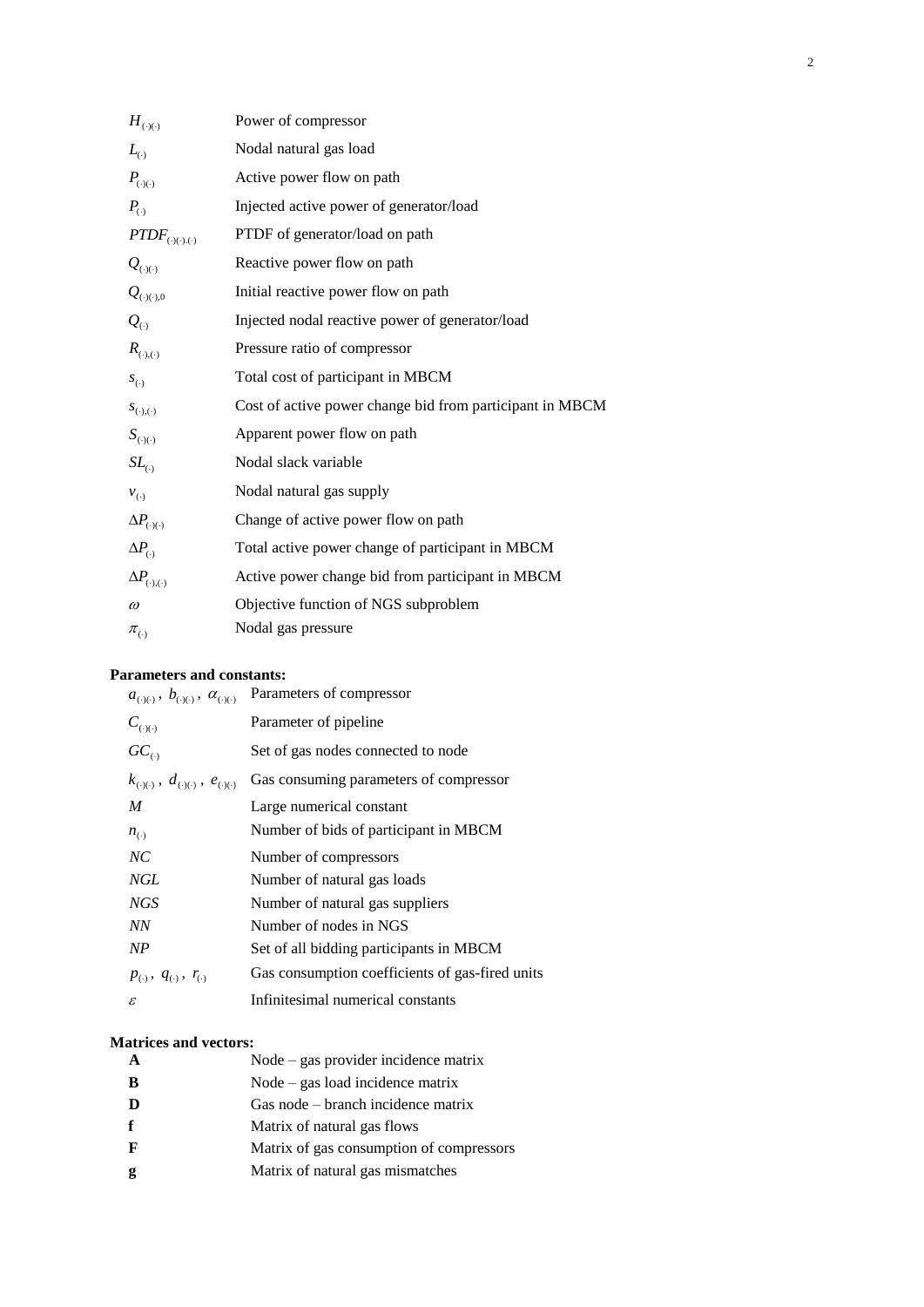| G                                     | Gas withdrawing node – compressor incidence matrix |
|---------------------------------------|----------------------------------------------------|
| H                                     | Matrix of compressor powers                        |
| J.                                    | Jacobian matrix for NGS                            |
| $\mathbf{J}_{\pi}$ , $\mathbf{J}_{H}$ | Jacobian submatrices for NGS                       |
| L                                     | Matrix of gas loads                                |
| P                                     | Matrix of active power injections                  |
| <b>SL</b>                             | Matrix of slack variables                          |
| $\mathbf{v}$                          | Matrix of natural gas supplies                     |
| $\mathbf{x}$                          | Vector of unknown variables                        |
| μ                                     | Vector of dual variables in NGS subproblem         |
| π                                     | Matrix of nodal natural gas pressures              |
|                                       |                                                    |

#### **Abbreviations:**

| <b>EPS</b>  | Electric power system              |
|-------------|------------------------------------|
| <b>FOR</b>  | Forced outage rate                 |
| <b>LOEP</b> | Loss of energy probability         |
| LP          | Linear programming                 |
| <b>MBCM</b> | Market-based congestion management |
| <b>NGS</b>  | Natural gas system                 |
| <b>PTDF</b> | Power transfer distribution factor |
| <b>TSO</b>  | Transmission system operator       |

## **2 INTRODUCTION**

The process of unbundling has provided open access to transmission networks and resulted in a large number of new players having entered the electricity market, where generation companies offering cheaper power are the preferred suppliers to loads. Transmission lines may operate at or beyond their limits, thereby causing network congestions. Due to the resulting network constraints, it is not possible to accommodate all desired transactions. Congestion management is an ancillary service in a deregulated environment and the responsibility of system operators. Nowadays we are witnessing a lack of new investments into transmission paths or their slower realization, although the needs are growing as a result of load increase. In order to provide system security, stability and, indirectly, ensure a reasonable cost of electric energy, system operators need effective tools to prevent transmission paths from overloading and to allow market players to maximize the use of the network.

Among several various congestion management approaches [\[1\]](#page-14-0)[–\[5\],](#page-14-1) two well-known approaches to congestion management in a deregulated environment stand out in particular, i.e. the zonal pricing approach and the countertrade approach. Under the zonal pricing approach the power systems are split into different zones connected by frequently congested lines. In case of congestion, a different market clearing price is set in each zone in such a manner that trading between zones results in power flows that are smaller or equal to the transfer capability. If there is no congestion between the zones, their market clearing price is uniform. The problem with zonal pricing is that it does not prevent internal congestion, since the zonal boundaries are defined ex-ante. To account for this deficiency, the countertrade approach is often utilized.

With the countertrade approach the system operator redispatches power in such a way that the resulting power flows do not overload any lines. Market players can bid to increase or decrease their production and/or consumption in a similar manner as this is done in a balancing market, while the responsibility of the system operator is to select bids in the most efficient way. The countertrade congestion management approach utilizing Generalized Generation Distribution Factors (GGDFs) [\[6\]](#page-14-2) to obtain the relation between redispatched power and change of line power flow was presented in [\[7\].](#page-14-3) Due to the nature of these factors, LP was used to obtain an optimal redispatch of power production. In case of load redispatch, loads are considered as negative injections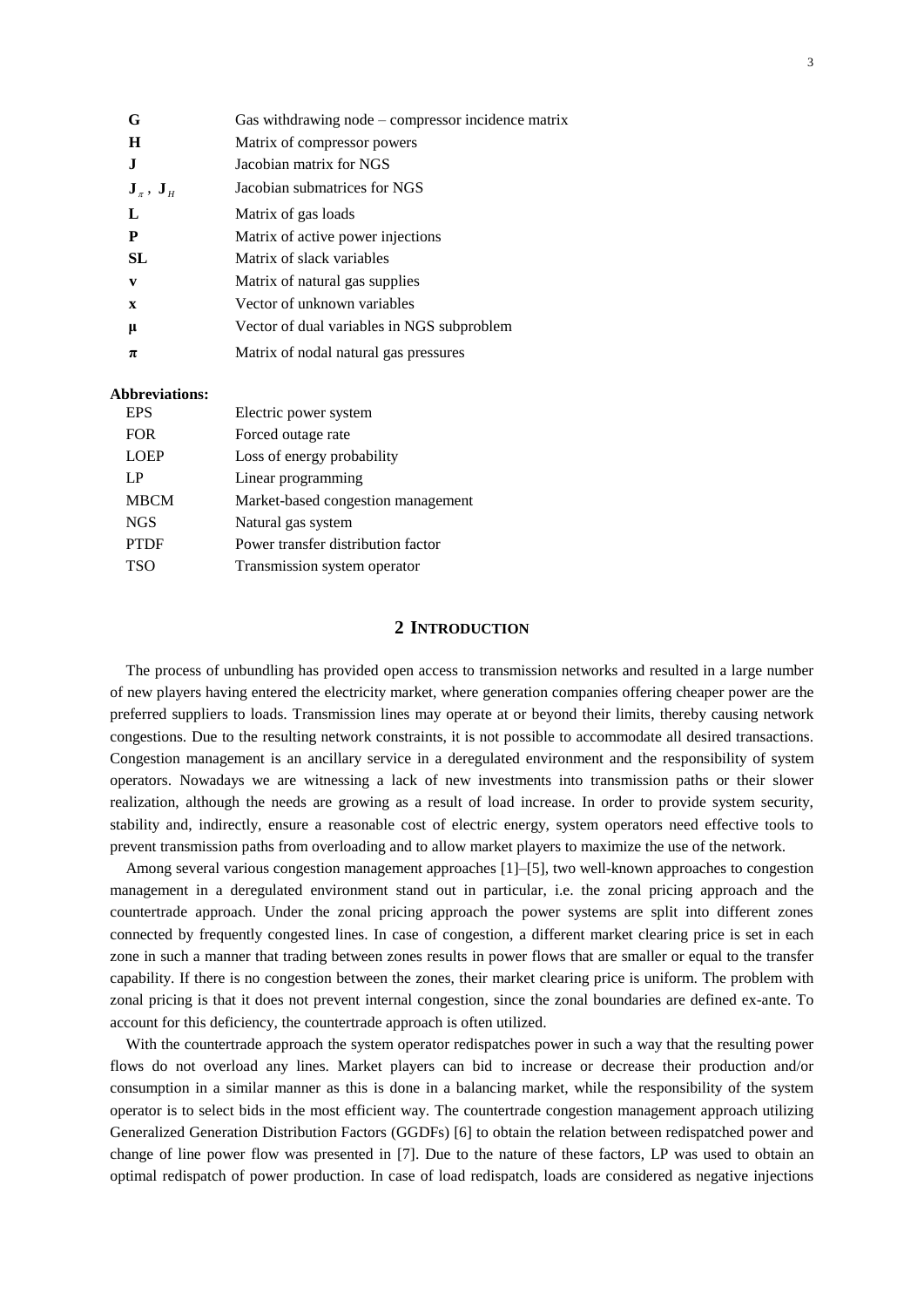and GGDFs are calculated in the same manner as for generators, which enables a simultaneous redispatch of generators and loads.

Aside from energy deficit and rising electricity prices today we are also witnessing increasing interdependency of EPSs and NGSs, which is due to the rising number of natural gas dependent power plants, such as gas-fired and combined-cycle power plants. They have several major attributes as compared to conventional coal plants, including high efficiency, lower cost of capital investment, lower environmental impact, expeditious permitting and operation flexibility. Through natural gas-fired production units NGSs affect the security and the economics of EPSs. Security issues include pressure losses, pipeline contingencies and lack of storage or natural gas supply disruptions, which may lead to forced outages of multiple gas-fired units or deration of generating capacity. This can dramatically increase operating costs and congestion, and thus jeopardize the security of EPSs. A solution to the problem of congestion management is therefore needed and it should be based on the integration and simultaneous analysis of EPS and NGS models, as discussed in this paper.

Literature proposes several models of integration of EPSs and NGSs, addressing different problems in the field of power system operation and planning. The two-phase nonlinear optimization model is proposed in [\[8\],](#page-14-4) which models the integrated operation of NGSs and EPSs. A nonlinear optimization model is proposed in [\[9\]](#page-14-5) and [\[10\],](#page-14-6) which merges the traditional optimal power flow and natural gas transmission constraints. The short-term scheduling of integrated natural gas transmission and hydrothermal power systems is considered in [\[11\],](#page-14-7) which applies the Lagrangian relaxation and dynamic programming. The impact of natural gas transmission charges on power markets is discussed in [\[12\].](#page-14-8) Long-term integrated planning is analyzed in [\[13\],](#page-14-9) showing that decisions in natural gas and power transmission systems are highly interdependent. The piecewise linear approximation of nonlinear flow-pressure relations is modeled in the UC problem in [\[14\].](#page-14-10) The security-constrained unit commitment with natural gas transmission constraints is addressed in [\[15\],](#page-14-11) where NGS is presented by a nonlinear model and iteratively solved by the Newton–Raphson method.

The research presented in this paper was motivated by the following facts:

- overloading of transmission lines due to increasing demand/production, and lack of new investments into transmission lines,
- higher interdependency and interoperability of EPSs and NGSs due to an increasing share of natural gasfired generating units,
- required effective market-based solution for congestion management.

The paper thus proposes a new MBCM method with EPS and NGS constraints. The main idea derives fro[m \[7\]](#page-14-3) but is upgraded, as GGDFs are replaced by Power Transfer Distribution Factors (PTDFs), which present the impact of generators/loads on active power flows and also allow for simultaneous bidding of generators and loads in the proposed MBCM. The actual advantage of these factors is their wide utilization in numerous applications in advanced power system operation and maintenance, planning, and market monitoring. Compared to [\[7\]](#page-14-3) the novelty of the proposed MBCM is the feasibility check of the NGS operation. The proposed MBCM uses successive LP to apply a nonlinear model of the NGS. It is presented in detail in [\[15\].](#page-14-11)

The optimization problem is decomposed into the master problem dealing with optimal redispatching and the EPS feasibility check, and the subproblem addressing the NGS feasibility check, if gas-fired generating units are redispatched in the master problem. Any violations in the subproblem are incorporated into the master problem through the Benders loop as power constraints for the next iteration of congestion management.

The main contribution of the proposed approach is inclusion of NGS constraints into MBCM derived from [\[7\].](#page-14-3) This improvement requires implementation of iterative methods for NGS feasibility check and Benders decomposition.

The rest of this paper is organized as follows: Generation and load redispatch are presented in Section 3. Modeling of NGSs is presented in Section 4. The MBCM model integrating NGS constraints is formulated in Section 5. Section 6 presents and discusses in detail a six-bus EPS with a two-node NGS and the IEEE 39-bus system with a 12-node NGS. The conclusion drawn from the study is provided in Section 7.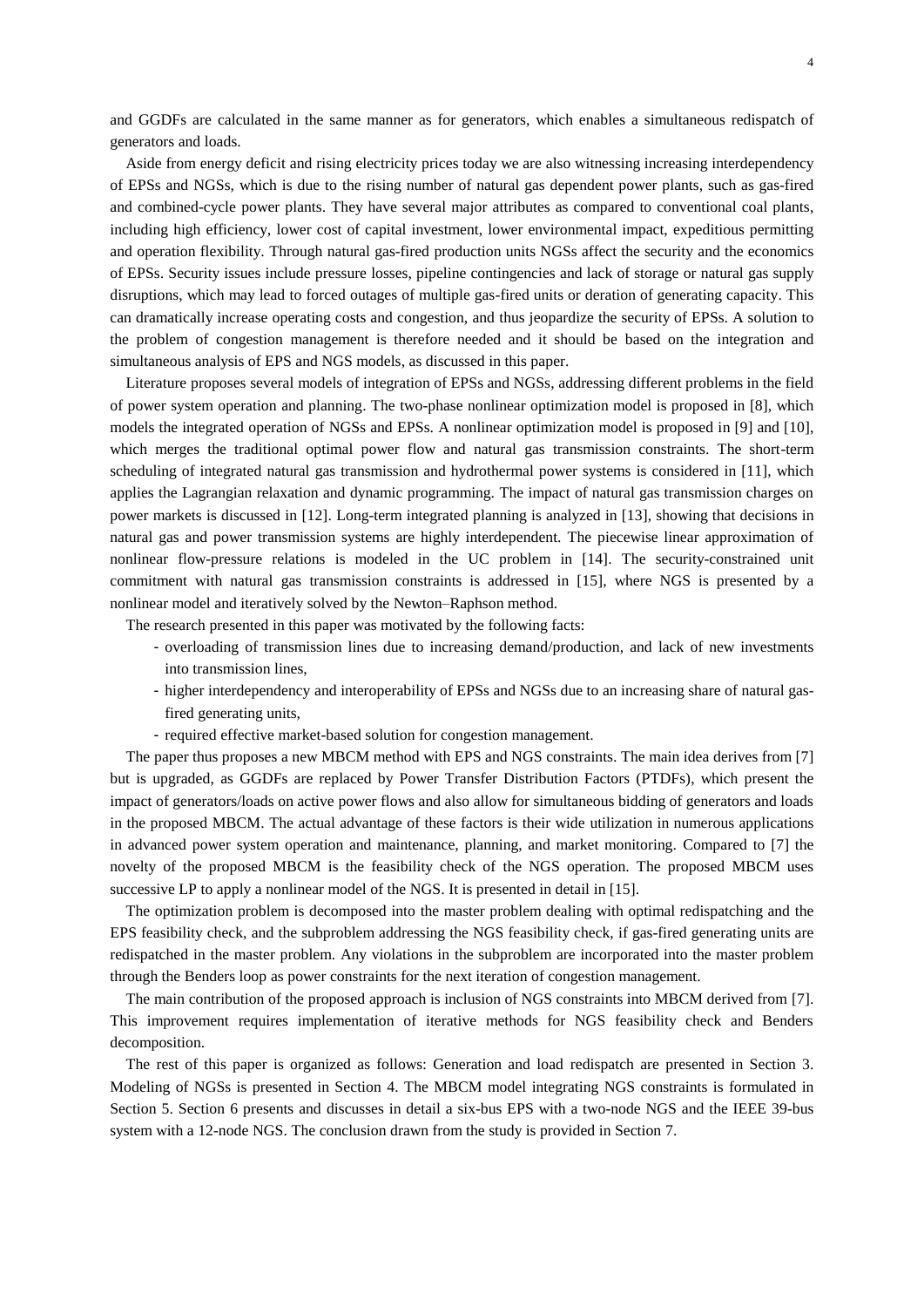## **3 GENERATION AND LOAD REDISPATCHING**

In the market environment, generators and loads trade in electric energy. As a result, for each moment initial values of injected nodal powers are known, which determine power flows through the system according to its topology. In case of congestions on the transmission lines, the system operator is responsible for power redispatching in order to eliminate overloading.

In the proposed market-based approach generators and loads provide their adjustment bids for active power increases and/or decreases at a specific price for a certain moment when congestions occur. [Figure 1](#page-17-0) presents the bidding curve of participant *k* with *n<sup>k</sup>* sections, i.e. bids. If generators are considered, the left-hand side of the curve presents the cost function of power reduction and the right-hand side the cost function of power increase. Since loads are interpreted as negative injections, the left-hand side of the curve in [Figure 1](#page-17-0) presents the cost function of load increase and the right-hand side the cost of load decrease. The cost of the *p*-th bid for power change of participant  $k$ ,  $\Delta P_{k,p}$ , is  $s_{k,p}(\Delta P_{k,p})$  and the bid price,  $c_{k,p}$ , can be calculated as:

$$
c_{k,p} = \frac{s_{k,p}(\Delta P_{k,p})}{\Delta P_{k,p}}.
$$
\n(1)

The system operator has to sort increase and decrease offers in ascending order according to price, so as to utilize the cheapest offers first and therefore achieve an optimal redispatch of production and load. The objective function is:

$$
Min\left\{\sum_{k\in NP} s_k\right\},\tag{2}
$$

where *NP* is the set of all bidding participants. The total cost of participant *k* in (2) is expressed as:

$$
S_k = \sum_{p=1}^{n_k} S_{k,p} (\Delta P_{k,p}).
$$
\n(3)

The minimum costs of redispatching have to be achieved taking into account several technical constraints of the EPS:

- operation limits of generators and loads:

$$
P_k^{\min} \le P_k + \Delta P_k \le P_k^{\max},\tag{4}
$$

- active power balance in the EPS:

$$
\sum_{k \in NP} \Delta P_k = 0, \tag{5}
$$

- limits of transmission paths:

$$
P_{ab}^{\min} \le P_{ab} + \Delta P_{ab} \le P_{ab}^{\max} \,. \tag{6}
$$

 $P_k$  and  $\Delta P_k$  in (4) and (5) present the injected active power of generator/load *k* in MBCM and its total active power change, which is expressed as:

$$
\Delta P_k = \sum_{p=1}^{n_k} \Delta P_{k,p} \tag{7}
$$

In (6),  $P_{ab}$  presents the active power flow on path  $a-b$ . In order to express the active power flow change on path  $a-b$ ,  $\Delta P_{ab}$ , in (6) with the optimization variable  $\Delta P_{k,p}$ , PTDFs are introduced as:

$$
PTDF_{ab,k} = \frac{\Delta P_{ab}}{\Delta P_k},\tag{8}
$$

and present the impacts of generators/loads,  $\Delta P_k$ , on the active power flows on the path  $a-b$ ,  $\Delta P_{ab}$ . Consequently,  $\Delta P_{ab}$  in (6) is expressed as:

$$
\Delta P_{ab} = \sum_{k \in NP} \Bigl( \Delta P_k \cdot P T D F_{ab,k} \Bigr). \tag{9}
$$

To calculate the change of active power flow on path  $a-b$ ,  $\Delta P_{ab}$ , in (9), the PTDF of generator/load *k* on path *a*–*b*, *PTDFab,k*, is multiplied by the power changes of accepted bids of generator/load *k* by the system operator,  $\Delta P_k$ . In (5), the transmission losses are neglected due to the DC model of the EPS being applied.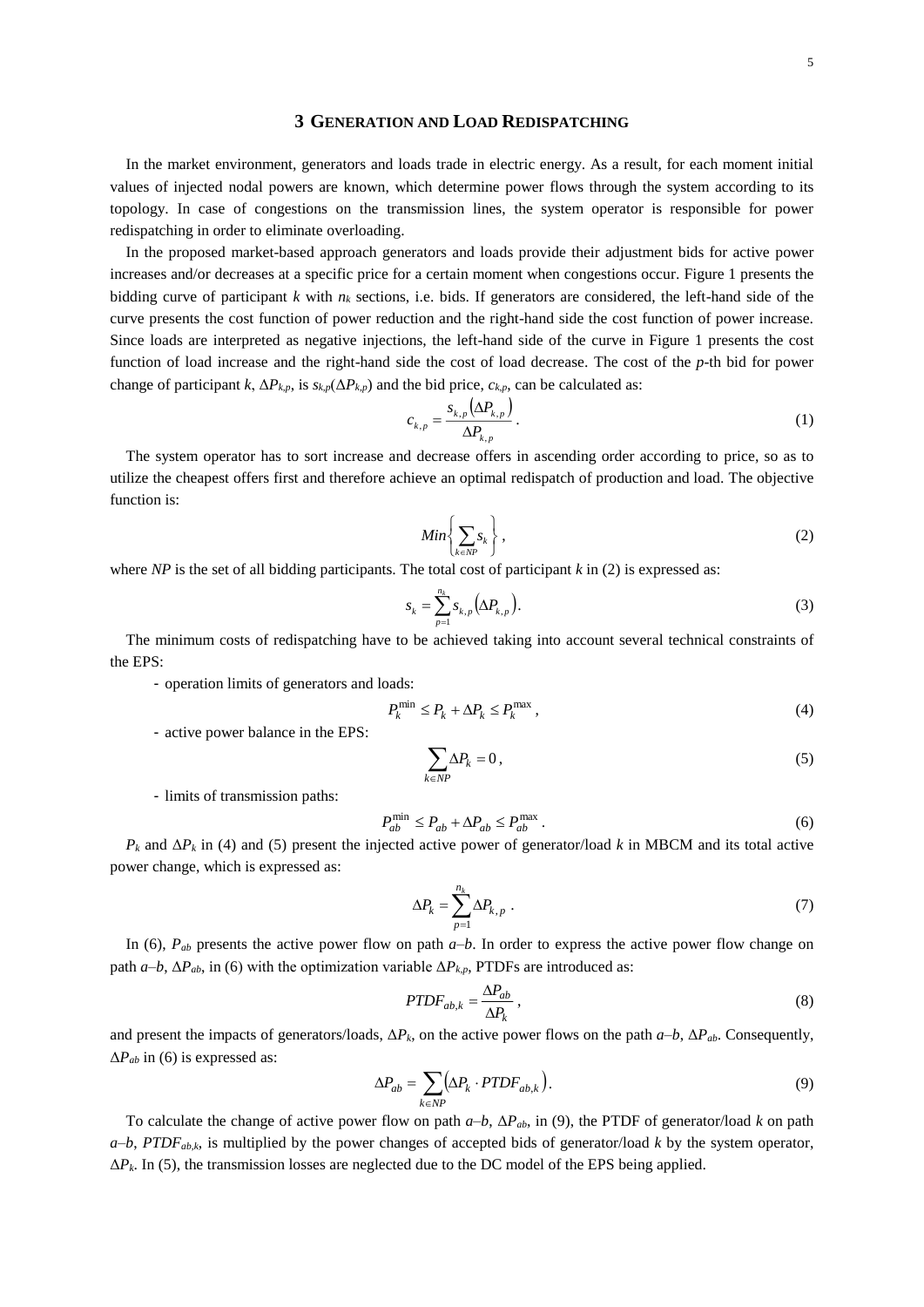Maximum line currents are usually defined in such a way so as to result in maximum allowed apparent power flows. As only active power flows are considered due to utilization of DC power flows, the proposed method only uses active power limits. It is presumed that the reactive power flows remain unchanged with the redispatch of active power production/load, thus the upper limit of active power flow on path a–b is expressed as:

$$
P_{ab}^{\max} = \sqrt{(S_{ab}^{\max})^2 - (Q_{ab,0})^2} , \qquad (10)
$$

where  $S_{ab}^{max}$  and  $Q_{ab,0}$  present the maximum apparent power flow and the reactive power flow on path  $a-b$  in the initial operating state. This assumption introduces a certain error that can be neglectable, if reactive power flows does not change significantly due to operation of EPS or are relatively small comparing to the active power flows. The assessment of these errors is performed in Section [6.](#page-12-0) The lower limit of active power flow is defined as:

$$
P_{ab}^{\min} = -P_{ab}^{\max},\tag{11}
$$

which enables fully exploitation of transmission paths in both directions.

## **4 MODELING OF NATURAL GAS TRANSMISSION SYSTEM**

NGSs are designed to carry natural gas from gas fields to customers. Similar to EPSs, NGSs are very complex nonlinear systems with dynamic behavior. For the purpose of the proposed MBCM in this paper, a steady-state model of the NGS is applied, as presented i[n \[15\].](#page-14-11)

#### *4.1 Elements of NGSs*

Usually, NGSs are comprised of natural gas wells, high-pressure and low-pressure transmission pipelines, compressors, storage facilities and residential, commercial and industrial natural gas consumers. Gas-fired power plants represent the most important industrial gas loads, which link EPSs and NGSs. The elements of NGSs are connected through nodes with associated gas pressures. Natural gas suppliers and consumers are modeled as positive and negative natural gas injections in nodes, respectively, while pipelines and compressors present branches with associated natural gas flows.

In the paper, each natural gas supplier is modeled as a positive gas injection limited by maximum and minimum capacity, in case of node *i*:

$$
v_i^{\min} \le v_i \le v_i^{\max} \,. \tag{12}
$$

Gas loads are represented as negative gas injections limited by upper and lower limits, in case of node *i*:

$$
L_i^{\min} \le L_i \le L_i^{\max} \tag{13}
$$

Gas storages are categorized based on their capacity and operating parameters. However, for the MBCM of EPSs, they are either modeled as loads or suppliers, thus their capacities are limited as in (12) and (13). The exceptions are self-owned storage facilities of gas-fired power plants, as discussed later in the paper.

Natural gas flows through pipelines depend on nodal pressures and technical parameters, such as the length and the diameter of pipelines, operating temperatures and pressures, types of natural gas, altitude change over the transmission path and the roughness of pipelines. This paper applies the model used to design or optimize natural gas pipeline systems, as presented in [\[16\]–](#page-14-12)[\[19\].](#page-14-13) The gas flow in the pipeline extending from gas node *i* to gas node *j* is modeled as:

$$
f_{ij} = \text{sgn}(\pi_i, \pi_j) \cdot C_{ij} \sqrt{|\pi_i^2 - \pi_j^2|} \tag{14}
$$

$$
sgn(\pi_i, \pi_j) = \begin{cases} 1 & \pi_i \ge \pi_j \\ -1 & \pi_i < \pi_j \end{cases},\tag{15}
$$

where *Cij* is the pipeline *i*-*j* constant that depends on temperature, length, diameter, friction and gas composition.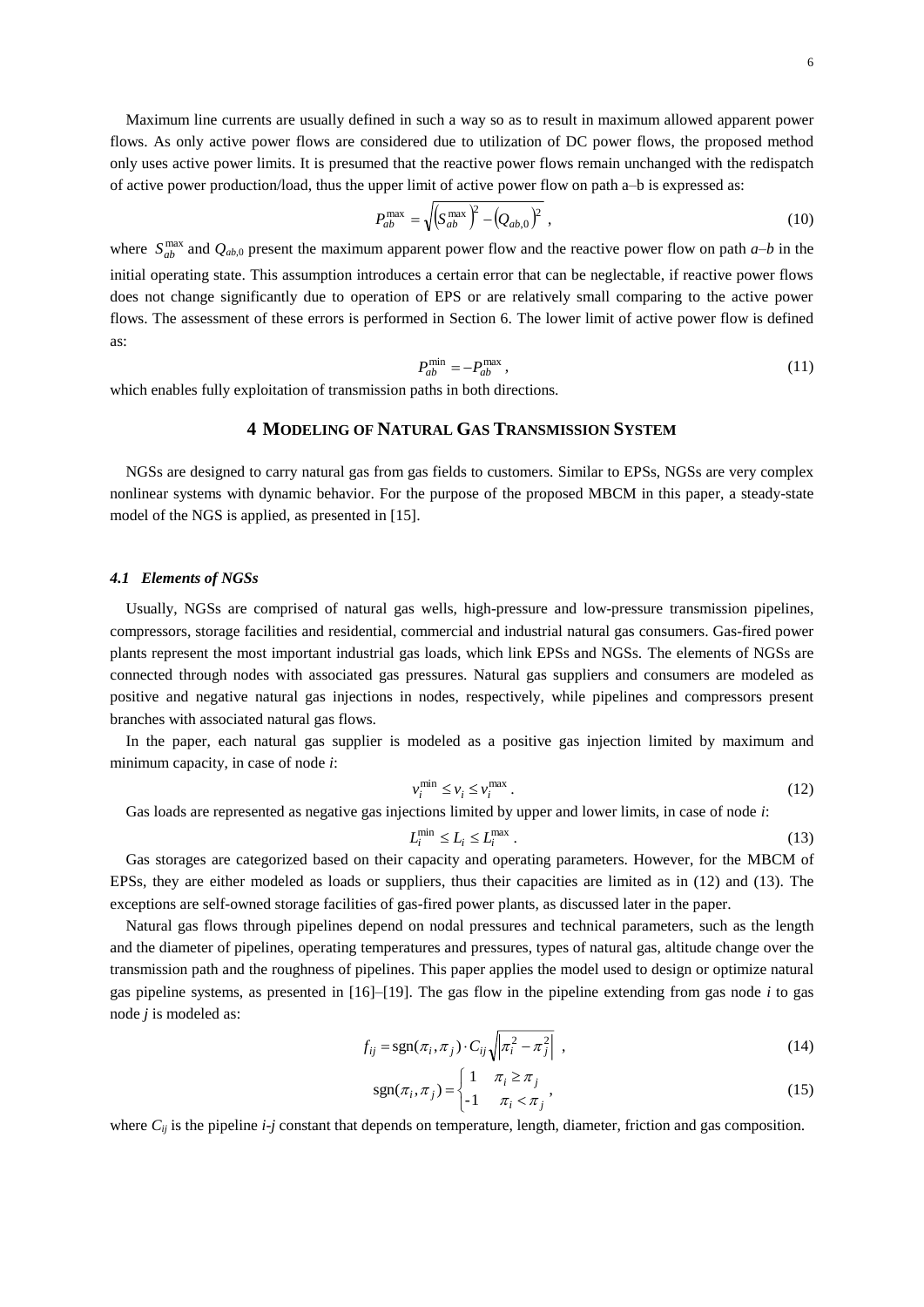In order to compensate for the pressure loss caused by pipeline resistance during the transport of natural gas, compressor stations are installed along pipelines. The natural gas flow through the centrifugal compressor *i*-*j* is modeled as:

$$
f_{ij} = \text{sgn}(\pi_i, \pi_j) \frac{H_{ij}}{a_{ij} - b_{ij} \left[ \frac{\max(\pi_i, \pi_j)}{\min(\pi_i, \pi_j)} \right]^{\alpha_{ij}}},
$$
\n(16)

where  $a_{ij}$ ,  $b_{ij}$  and  $a_{ij}$  are empirically obtained parameters corresponding to the compressor *i*-*j* design [\[10\],](#page-14-6) [\[20\],](#page-14-14) [\[21\].](#page-14-15) *Hij* represents the power of compressor *i*-*j* as a control variable, where maximum and minimum values have to be considered:

$$
H_{ij}^{\min} \le H_{ij} \le H_{ij}^{\max} \tag{17}
$$

The pressure ratio in (16) is restricted within a feasible range in (18), which is based on compressor characteristics:

$$
R_{ij}^{\min} \le \frac{\max(\pi_i, \pi_j)}{\min(\pi_i, \pi_j)} \le R_{ij}^{\max} . \tag{18}
$$

Compressor *i*-*j* would consume additional natural gas, *Fij*, that can be withdrawn from either inlet node *i* or outlet node *j* of the compressor to drive turbines, as illustrated in [Figure 2.](#page-17-1) *Fij* represents transmission losses of the natural gas grid and is related to the power of compressor *i*-*j*, *Hij*, being calculated as:

$$
F_{ij} = k_{ij} + d_{ij} \cdot H_{ij} + e_{ij} \cdot H_{ij}^2,
$$
\n(19)

where  $k_{ij}$ ,  $d_{ij}$  and  $e_{ij}$  are the natural gas consuming parameters of compressor  $i$ - $j$ .

#### *4.2 Formulation of natural gas flow conservation equation*

In a steady-state condition, the gas flow balance at each node has to be obtained. From the mathematical point of view, the natural gas flow mismatch is equal to zero:

$$
g(v, \pi, H, L) = A \cdot v - B \cdot L - D \cdot f - G \cdot F = 0
$$
\n(20)

or for node *i*:

$$
g_i(\mathbf{v}, \pi, \mathbf{H}, \mathbf{L}) = \sum_{j=1}^{NGS} A_{ij} \cdot \mathbf{v}_j - \sum_{j=1}^{NGL} B_{ij} \cdot L_j - \sum_{j \in GC_i} f_{ij} - \sum_{j=1}^{NG} G_{ij} \cdot F_{ij} = 0.
$$
 (21)

By incorporating (14), (16) and (19) into (21), a group of nonlinear equations of the *NN* dimension is obtained, where  $NN + NC + NGS + NGL$  are variables involving node pressure, power of each compressor, natural gas supply and natural gas load.

### *4.3 Interdependency of EPS and NGS*

Electric power generated by a gas-fired production unit is a nonlinear function of natural gas supply, presented as a natural gas load in the NGS. The NGS has to supply generator *j* with *L<sup>j</sup>* of natural gas to support its electric power production *Pj*:

$$
L_j = p_j + q_j \cdot P_j + r_j \cdot P_j^2. \tag{22}
$$

where coefficients  $p_j$ ,  $q_j$  and  $r_j$  depend on the power plant characteristics.

Each gas-fired production unit has its maximum and minimum technical boundary, (4). However, its electric energy production also depends on the natural gas contracts it has entered into with natural gas suppliers, which can impose additional limitations to its production capacity. For simplicity's sake, the gas contract constraints are not explicitly addressed in this paper, since it is presumed that  $P_k^{\min}$  and  $P_k^{\max}$  in (4) already incorporate possible additional limitations imposed by a natural gas contract.

As previously mentioned, gas storage facilities are modeled as gas loads or suppliers with capacity limitations, (12), (13). The gas-fired units with self-owned storage facilities do not directly affect NGSs, since self-owned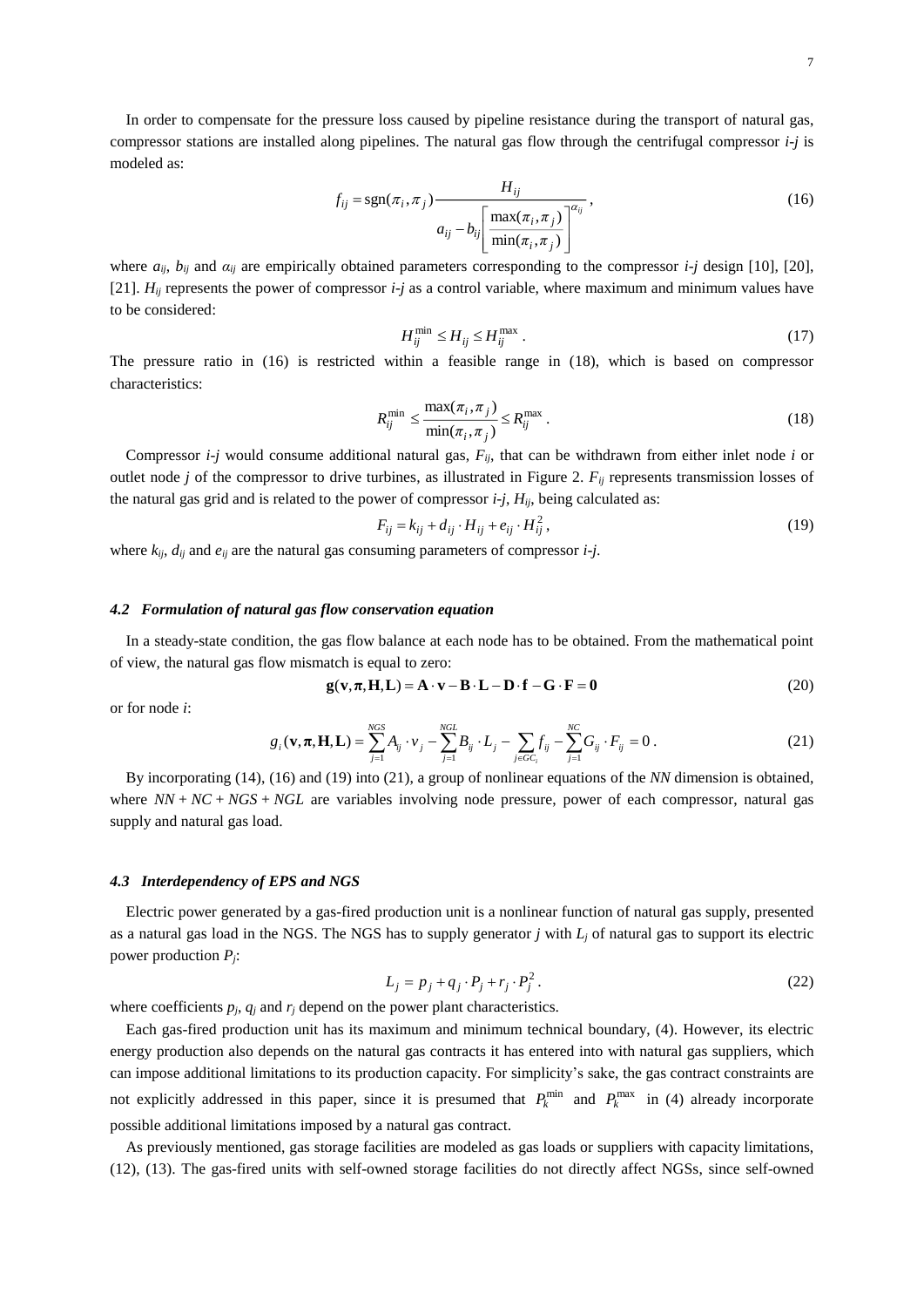storage facilities can be interpreted as energy buffers. Parameters in (22) should therefore be appropriately adjusted for such production units. In this way, self-owned storage facilities are not explicitly modeled as regular storage facilities, but their characteristics are indirectly incorporated into the gas consumption curves, (22).

Gas-fired production units also participate in MBCM, meaning that they also place their bids to the system operator. Each bid comprises offer amount, Δ*Pk,p*, offer price, *ck,p*, and time stamp. References [\[15\],](#page-14-11) [\[19\],](#page-14-13) [\[22\]](#page-15-0) deal with security-constrained unit commitment with NGS constraints and discuss natural gas contract types and natural gas prices. Generally speaking, natural gas prices are directly reflected in the generation costs of gas-fired units, therefore this correlation has to be considered in the MBCM bidding process. In this paper, it is presumed that according to the applied bidding strategy the offers for redispatching already incorporate the influence of all expected costs, including the costs of natural gas supply that would occur due to redispatching. The model therefore only applies the prices for MBCM, *ck,p*.

## **5 MBCM MODEL WITH INTEGRATED NGS CONSTRAINTS**

[Figure 3](#page-17-2) depicts the MBCM flowchart with NGS constraints. Benders decomposition [\[23\],](#page-15-1) [\[24\]](#page-15-2) is applied to decompose the original large-scale optimization problem into the master congestion management (CM) problem and the NGS subproblem, based on the LP duality theory. The system operator executes the bid-based MBCM in the event of transmission congestions. Generators and loads that participate in the bidding process are redispatched in order to satisfy power transmission constraints. If there is no feasible solution, market participants are asked to adjust their offers, followed by the next iteration of MBCM. If a solution is not found, the system operator has to stop bidding and perform technical redispatching, in order to provide a reliable operation of the EPS by eliminating congestions. Meanwhile, the natural gas transmission operator provides the system operator with the information on natural gas loads, suppliers and storage facilities, natural gas network topology and transmission parameters. Next the system operator checks the feasibility of the NGS that supplies natural gas to gas-fired production units by examining the adequacy of natural gas resource capacities for gas production and the capacities of pipelines and compressors for gas transmission. If the natural gas check subproblem proves infeasible, Benders cuts are used to form natural gas usage constraints for gas-fired power plants, and the subproblem is added to the master problem. The iterative process between the master MBCM problem and the natural gas transmission feasibility check subproblem continues until the feasibilities of EPS and NGS are obtained.

#### *5.1 Master MBCM problem*

The master MBCM problem is fully defined as:

$$
Min\left\{\sum_{k\in NP}\sum_{p=1}^{n_k} s_{k,p}\left(\Delta P_{k,p}\right)\right\},\tag{23}
$$

s.t.

$$
P_k^{\min} \le P_k + \sum_{p=1}^{n_k} \Delta P_{k,p} \le P_k^{\max} \,, \tag{24}
$$

$$
\sum_{k \in NP} \sum_{p=1}^{n_k} \Delta P_{k,p} = 0, \qquad (25)
$$

$$
-P_{ab}^{\max} \le P_{ab} + \sum_{k \in NP} \left( \left( \sum_{p=1}^{n_k} \Delta P_{k,p} \right) \cdot P T D F_{ab,k} \right) + \le P_{ab}^{\max} \,. \tag{26}
$$

where (23) is the objective function (2) with incorporated (3). It should be pointed out that the social welfare that is commonly used in evaluation of the market design is indirectly incorporated in the objective function. The cost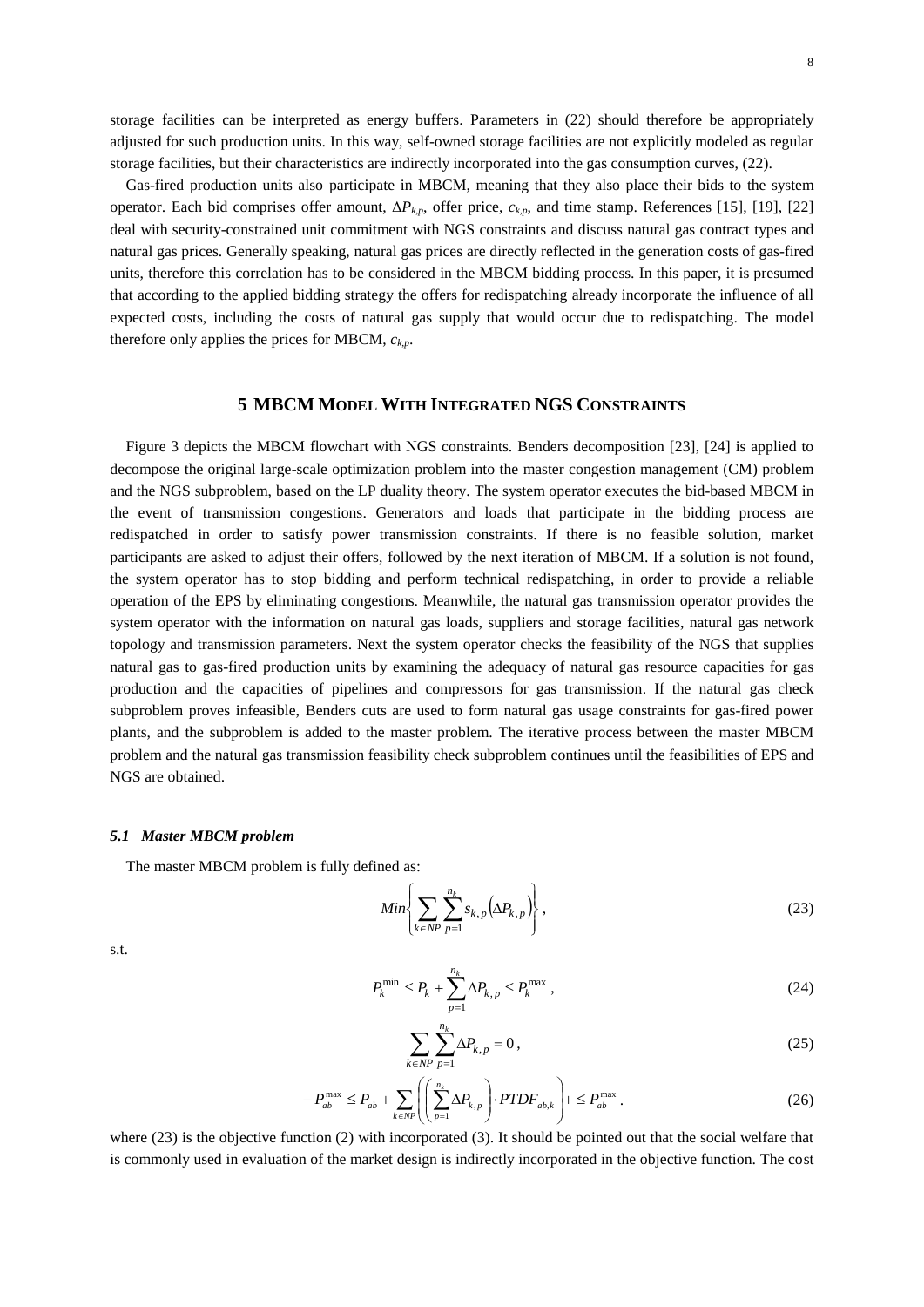minimization in (23) leads to lower transmission prices since these costs have to be covered by a transmission system operator (TSO) and charged to consumers.

From the market aspect, the impact of proposed MBCM approach on the social welfare can be explained by the demand and supply curves in [Figure 4.](#page-18-0)

If path a–b is congested,  $\Delta P_{ab}$  on that path is required in order to relive that congestion. Thus  $\Delta P_{ab}$  presents a completely price inelastic demand of TSO that has to perform redispatching. On the other hand, several bids from generators and loads are provided shaping the supply curve in [Figure 4.](#page-18-0) Each bid consists of the price,  $c_{(.)}(.)$ , and the power change,  $\Delta P_{(\cdot),(\cdot)}$ , as presented in [Figure 1.](#page-17-0) Besides lower bid prices, for TSO it is also important to identify those bids that have a significant impact on the power flow on the congested paths, e.g. path a–b. Thus  $\Delta P_{(\cdot),(\cdot)}$  on the x axis in [Figure 4](#page-18-0) has to be multiplied by its impact on the line power flow, i.e. *PTDF<sub>ab*,(·)</sub>. After the market clearing is performed and the optimal solution is found, the gray area in the [Figure 4](#page-18-0) presents the social welfare. This area is maximized when the cost minimization proposed in (23) is performed. Redispatched generators and loads are paid as they bided and TSO obtains the lowest prices for the congestion relief on path a-b finally leading to the lower transmission prices for consumers.

Eq. (24) presents the limitation of generators and loads (4) with incorporated (7). Eq. (25) is the active power balance (5) with incorporated (7), while (26) is the transmission line limitation (6) with incorporated (7), (9) and (11). The optimization variables are generator/load shifts, Δ*Pk,p*. The total generator/load shifts are calculated by (7) and the resulting powers of gas-fired production units could be additionally constrained by the NGS feasibility constraints, which is checked in the subproblem.

#### <span id="page-8-0"></span>*5.2 NGS feasibility check subproblem*

In the natural gas flow balance in (21), the number of variables exceeds the number of equations, and the solution would require fixing no more than *NC* + *NGS* + *NGL* variables with iterative nonlinear optimization techniques. The Newton–Raphson method is applied to solve the nonlinear equations. If **x** represents the vector of unknown variables in (21):

$$
\mathbf{x} = {\mathbf{v}, \boldsymbol{\pi}, \mathbf{H}, \mathbf{L}},\tag{27}
$$

the iterative matrix equation is given as:

$$
\mathbf{x}^{(k+1)} = \mathbf{x}^{(k)} + \Delta \mathbf{x}^{(k)} = \mathbf{x}^{(k)} - \frac{\mathbf{g}(\mathbf{x}^{(k)})}{\mathbf{J}^{(k)}},
$$
(28)

where  $J^{(k)}$  is the Jacobian matrix in iteration (*k*) and is expressed as:

$$
\mathbf{J}^{(k)} = \frac{\partial \mathbf{g}(\mathbf{x}^{(k)})}{\partial \mathbf{x}}.
$$
 (29)

The nonzero elements of the Jacobian matrix are given as:

$$
\frac{\partial g_i}{\partial v_j} = A_{ij},\tag{30}
$$

$$
\frac{\partial g_i}{\partial L_j} = -B_{ij} \,,\tag{31}
$$

$$
\frac{\partial g_i}{\partial \pi_i}\Big|_{\text{pipeline}} = -\sum_{j \in GC(i)} \frac{\partial f_{ij}}{\partial \pi_i} = -\sum_{j \in GC(i)} \left\{ \frac{M}{\sqrt{\left|\pi_i^2 - \pi_j^2\right|}} , \frac{\left|\pi_i^2 - \pi_j^2\right| < \varepsilon}{\left|\pi_i^2 - \pi_j^2\right|} \right\} \quad (32)
$$

$$
\left.\frac{\partial g_i}{\partial \pi_j}\right|_{\text{pipeline}} = -\frac{\partial f_{ij}}{\partial \pi_j} = -1 \cdot \left\{ -\frac{C_{ij}\pi_j}{\sqrt{\left|\pi_i^2 - \pi_j^2\right|}}, \quad \left|\pi_i^2 - \pi_j^2\right| \ge \varepsilon \right\} \tag{33}
$$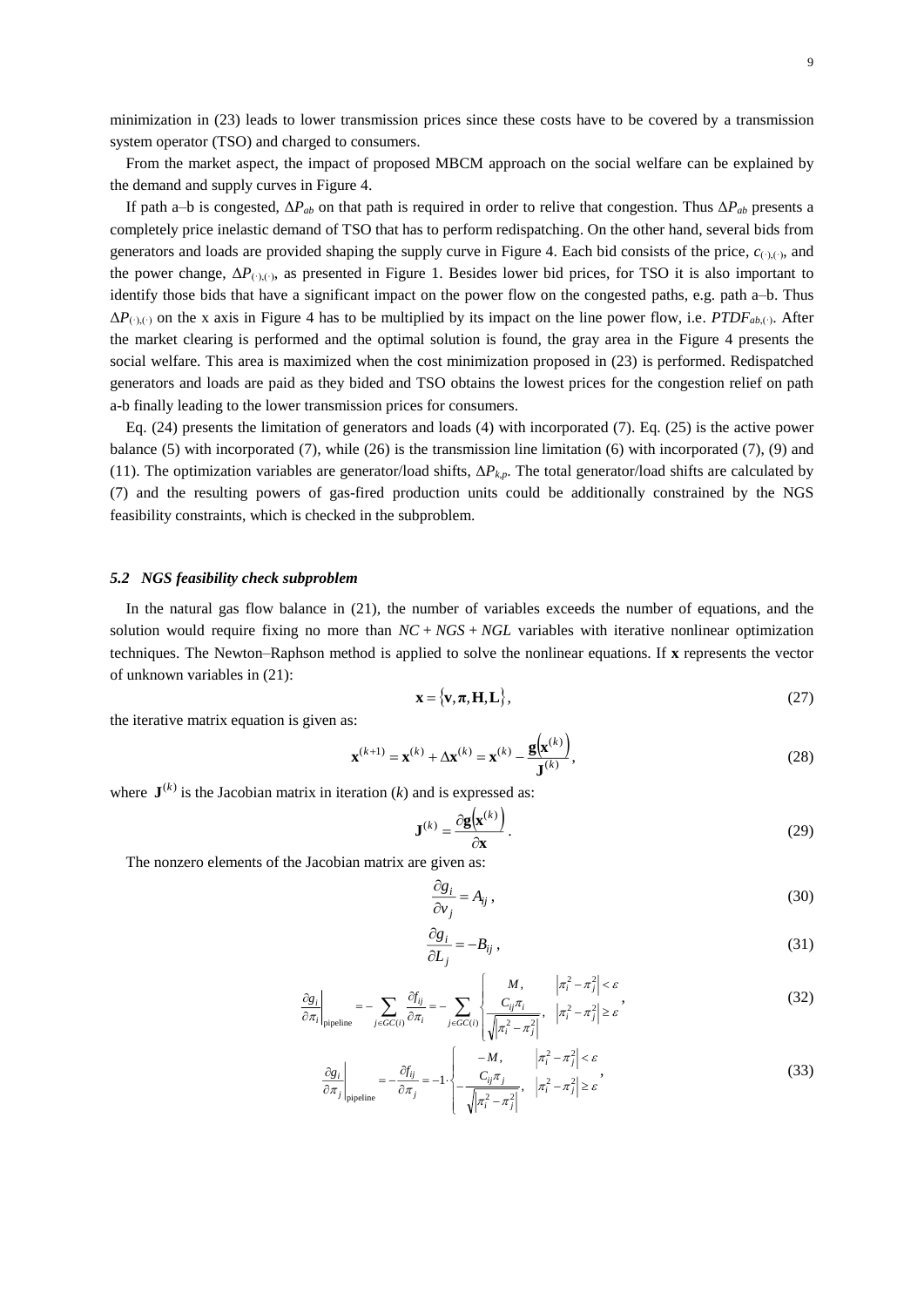$$
\frac{\partial g_i}{\partial \pi_i}\Big|_{\text{compressor}} = -\sum_{j \in GC(i)} \frac{\partial f_{ij}}{\partial \pi_i} = -\sum_{j \in GC(i)} \frac{\left[ a_{ij} \left( \frac{\pi_j}{\pi_i} \right)^{\alpha_{ij}} - b_{ij} \right]^2}{a_{ij} H_{ij} a_{ij} \frac{\pi_i^{\alpha_{ij}-1}}{\pi_j^{\alpha_{ij}}}} , \quad \pi_i < \pi_j
$$
\n
$$
\frac{\partial g_i}{\partial \pi_j}\Big|_{\text{compressor}} = -\frac{\partial f_{ij}}{\partial \pi_j} = -1 \cdot \left[ \frac{a_{ij} H_{ij} a_{ij} \frac{\pi_i^{\alpha_{ij}-1}}{\pi_j^{\alpha_{ij}}} - b_{ij} \right]^2}{\left[ a_{ij} \left( \frac{\pi_i}{\pi_i} \right)^{\alpha_{ij}} - b_{ij} \right]^2} , \quad \pi_i < \pi_j
$$
\n
$$
\frac{\partial g_i}{\partial \pi_j}\Big|_{\text{compressor}} = -\frac{\partial f_{ij}}{\partial \pi_j} = -1 \cdot \left[ \frac{a_{ij} \left( \frac{\pi_j}{\pi_i} \right)^{\alpha_{ij}} - a_{ij} \frac{\pi_i^{\alpha_{ij}-1}}{\pi_i^{\alpha_{ij}}} - a_{ij} H_{ij} a_{ij} \frac{\pi_i^{\alpha_{ij}-1}}{\pi_i^{\alpha_{ij}+1}}} \right] , \quad (35)
$$
\n
$$
\frac{\partial g_i}{\partial H_{ij}} = -\sum_{j \in GC(i)} \frac{\partial f_{ij}}{\partial H_{ij}} - \sum_{j=1}^{NC} G_{ij} \cdot (2e_{ij} + d_{ij}), \quad (36)
$$

where:

$$
\frac{\partial f_{ij}}{\partial H_{ij}} = \begin{cases}\n\frac{1}{a_{ij} \left(\frac{\pi_j}{\pi_i}\right)^{\alpha_{ij}}} & \pi_i < \pi_j \\
\frac{-1}{a_{ij} \left(\frac{\pi_i}{\pi_j}\right)^{\alpha_{ij}}} & \pi_i > \pi_j\n\end{cases} \tag{37}
$$

and  $M$  and  $\varepsilon$  are the large and infinitesimal constants that assure numerical stability. A complete derivation of (32)–(37) can be found in [\[15\].](#page-14-11)

*j*

 $(i)$   $j=1$ 

 $j \in GC(i)$ <sup>CII</sup><sup>*i*</sup>

*ij*

*H*

The iterative matrix equation (28) can be reformulated as:

$$
\begin{bmatrix}\n\Delta \mathbf{\pi}^{(k)} \\
\Delta \mathbf{H}^{(k)} \\
\Delta \mathbf{v}^{(k)}\n\end{bmatrix} = -(\mathbf{J}^{(k)})^{-1} \mathbf{g}(\boldsymbol{\pi}^{(k)}, \mathbf{H}^{(k)}, \mathbf{v}^{(k)}, \mathbf{L}^{(k)})
$$
\n(38)

Equation (38) incorporates  $J^{(k)}$ , which consists of the Jacobian submatrices in iteration (*k*):

$$
\mathbf{J}^{(k)} = \begin{bmatrix} \mathbf{J}_{\pi}^{(k)} & \mathbf{J}_{H}^{(k)} & \mathbf{A} & -\mathbf{B} \end{bmatrix}.
$$
 (39)

and the matrix of variable changes between iterative steps (*k*+1) and (*k*):

$$
\begin{bmatrix}\n\Delta \boldsymbol{\pi}^{(k)} \\
\Delta \mathbf{H}^{(k)} \\
\Delta \mathbf{v}^{(k)}\n\end{bmatrix} = \begin{bmatrix}\n\boldsymbol{\pi}^{(k+1)} \\
\mathbf{H}^{(k+1)} \\
\mathbf{v}^{(k+1)} \\
\mathbf{L}^{(k+1)}\n\end{bmatrix} - \begin{bmatrix}\n\boldsymbol{\pi}^{(k)} \\
\mathbf{H}^{(k)} \\
\mathbf{v}^{(k)} \\
\mathbf{L}^{(k)}\n\end{bmatrix}.
$$
\n(40)

The objective of the NGS subproblem is to minimize the sum of slack variables, *SLj*, at natural gas nodes:

$$
Min\left\{\omega(\hat{\mathbf{L}}) = \sum_{j=1}^{NGL} (SL_j)\right\}.
$$
\n(41)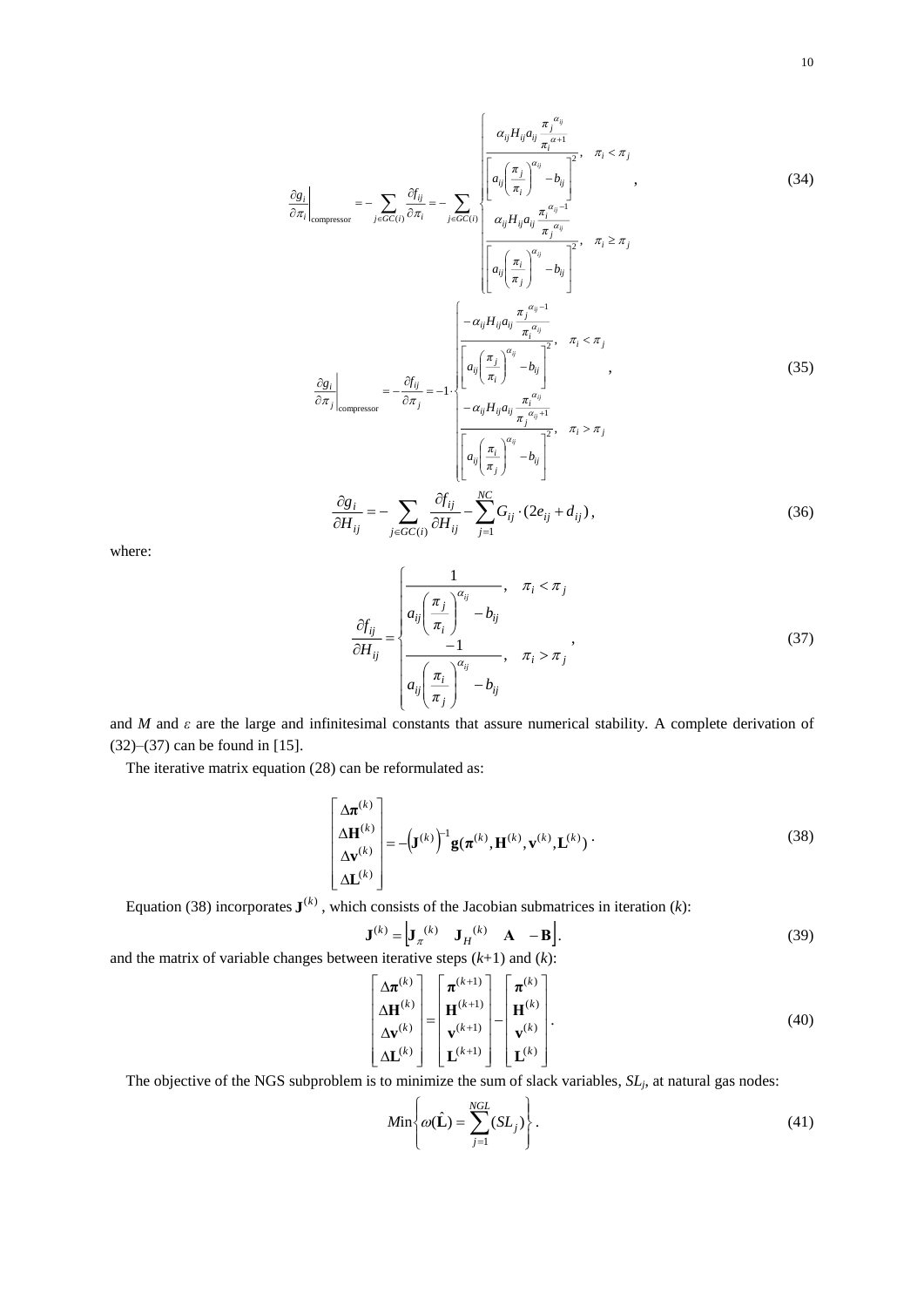The non-negative natural gas load shedding variables in matrix **SL** are added to ensure that the optimization problem is always feasible. From a physical viewpoint, such slack variables represent virtual natural gas load shedding at each delivery point to eliminate mismatches.

Constraints (42)–(48) represent pressure limits at each node, the maximum/minimum gas delivery mass of each node, the power limit and the pressure ratio range of compressors:

$$
\begin{bmatrix} \mathbf{J}_{\pi} & \mathbf{J}_{H} & \mathbf{A} & -\mathbf{B} \end{bmatrix} \begin{bmatrix} \Delta \pi \\ \Delta \mathbf{H} \\ \Delta \mathbf{v} \\ \Delta \mathbf{L} \end{bmatrix} = -\mathbf{g}(\pi, \mathbf{H}, \mathbf{v}, \hat{\mathbf{L}}) \quad \mu, \tag{42}
$$

$$
SL + \Delta L = 0, \qquad (43)
$$

$$
-L \leq \Delta L \leq 0, \tag{44}
$$

$$
\boldsymbol{\pi}_{\min} \leq \boldsymbol{\pi} + \Delta \boldsymbol{\pi} \leq \boldsymbol{\pi}_{\max} \,, \tag{45}
$$

$$
\mathbf{v}_{\text{min}} \le \Delta \mathbf{v} + \mathbf{v} \le \mathbf{v}_{\text{max}} \,,\tag{45}
$$
\n
$$
\mathbf{H} \le \mathbf{H} + \Delta \mathbf{H} \le \mathbf{H} \tag{47}
$$

$$
\mathbf{H}_{\min} \le \mathbf{H} + \Delta \mathbf{H} \le \mathbf{H}_{\max},\tag{47}
$$

$$
\mathbf{R}_{\min} \cdot (\boldsymbol{\pi}_j + \Delta \boldsymbol{\pi}_j) \le \boldsymbol{\pi}_i + \Delta \boldsymbol{\pi}_i \le \mathbf{R}_{\max} \cdot (\boldsymbol{\pi}_j + \Delta \boldsymbol{\pi}_j), \tag{48}
$$

Since natural gas flow equations are nonlinear, successive LP is applied, as proposed in [\[15\],](#page-14-11) to solve the problem iteratively with the following steps:

- 1. Initialization of optimization variables.
- 2. Calculation of the modified Jacobian matrix in (39) and the initial natural gas node mismatch vector  $-\mathbf{g}(\pi, \mathbf{H}, \mathbf{v}, \hat{\mathbf{L}})$  based on the initial natural gas loading, the system states and the generation schedules of natural gas providers.
- 3. LP optimization of the objective function (41) and calculation of changes in state and control variables  $\Delta \pi$ ,  $\Delta H$ ,  $\Delta v$ , and  $\Delta L$ . If the difference between the current and previous iterative changes is less than the specified threshold  $\varepsilon$ , the process is stopped. Otherwise, Step 3 is performed.
- 4. Update of state and control variables, and calculation of the Jacobian matrix and **SL** .

Once the above iterative process is completed, a non-negative objective function (41) is obtained. If its value is greater that the specified tolerance *ε*, the available natural gas resources and controllable compressors cannot satisfy natural gas transmission limits and/or natural gas demands of gas-fired units redispatched by the master MBCM problem. Consequently, the Benders cut is formed:

$$
\omega(\mathbf{L}) = \omega(\hat{\mathbf{L}}) + \mathbf{\mu}^{\mathrm{T}} \mathbf{B} (\mathbf{L} - \hat{\mathbf{L}}) \le 0.
$$
 (49)

Here,  $\omega(\hat{\mathbf{L}})$  is equal to the sum of slack variables in the current iteration. A positive  $\omega(\hat{\mathbf{L}})$  corresponds to a positive natural gas node mismatch  $-g(\pi, H, v, \hat{L})$ . Symbol  $\mu$  presents the dual variable corresponding to (42), which captures the sensitivity of  $\omega(\hat{\mathbf{L}})$  to the right-hand mismatch  $-\mathbf{g}(\pi, \mathbf{H}, \mathbf{v}, \hat{\mathbf{L}})$ , which is derived by solving the dual problem of successive LP. **μ** can therefore capture the natural gas node mismatch and feed the information back to the master MBCM problem. By incorporating (22) into (49), power constraints (50) are formed and added to the master problem for the next iterative solution of MBCM:

$$
\omega(\mathbf{P}) = \omega(\hat{\mathbf{P}}) + \mathbf{\mu}^{\mathrm{T}} \mathbf{B} (\mathbf{P} - \hat{\mathbf{P}}) \le 0.
$$
 (50)

Benders cuts (50) are generated from the solution to the successive approximation of a nonlinear equation. Pipeline equations may make the subproblems non-convex in feasible sets. So if the initial operating point of the natural gas problem is not close enough to the global optimal points, the final solution of MBCM with natural gas constraints may result in a local optimal solution. However, different initial points of natural gas flow should be examined to find the best possible solution. Reference [\[25\]](#page-15-3) introduces a set of initial points,  $\pi_i$ ,  $\pi_j$ , to linearize (14), which can replace the nonlinear function with linear inequality for each pipeline. For any given pipeline flow, only one of the inequality constraints, namely the one that approximates the flow best, will be binding. For a pipeline network without compressors, (41)–(48) represent a LP problem rather than successive LP, when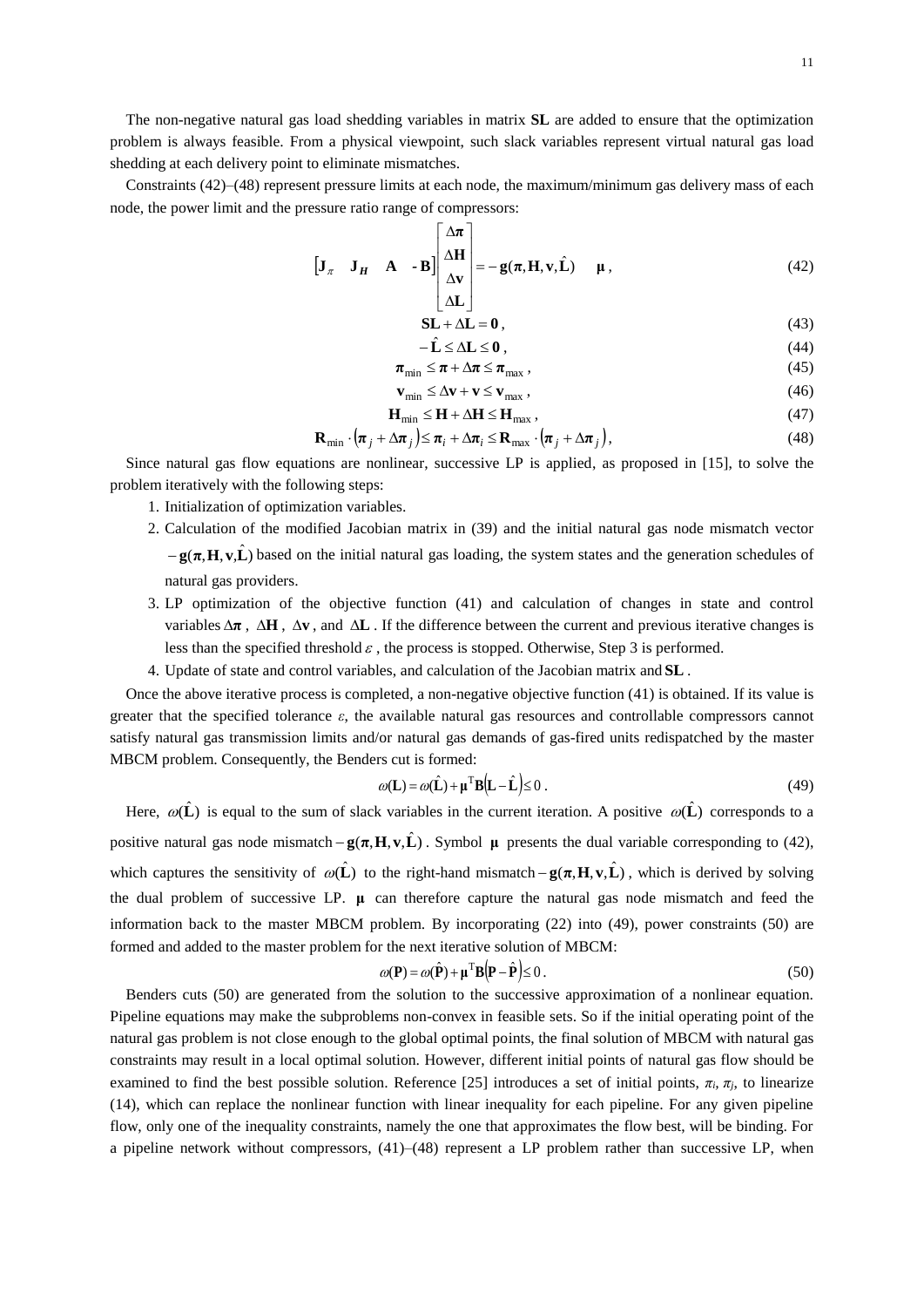applying linearized inequality constraints [\[25\].](#page-15-3) The improvement can potentially enhance the quality of the optimal solution with the same computing time. This question is not addressed in the paper.

## *5.3 Coordinated long-term planning of EPS and NGS*

Increased share of natural gas dependent power units require coordinated long-term planning of EPS and NGS. In the addressed problem of congestion relieves, the appropriate planning approach would reduce violations of NGS constraints in the NGS feasibility check subproblem presented in Subsection [5.2](#page-8-0) and would enable unconstrained redispatching of gas-fired generating units in the proposed MBCM solution.

As mentioned, [\[12\]](#page-14-8) and [\[13\]](#page-14-9) are dealing with coordinated planning of EPSs and NGSs using integrated models of both systems. Beside a tool for a simultaneous analysis of electricity and gas markets, [\[12\]](#page-14-8) gives an overview of main identified parameters and constraints that should be considered in the planning process. In [\[13\],](#page-14-9) a natural-gas network model includes a natural-gas well and pipelines whereas the electrical system includes hydrothermal power generation and a transmission system. A mathematical model of this problem is formulated as a multistage optimization problem where the objective function is to minimize the integrated gas-electricity investment and operation costs. In [\[26\]](#page-15-4) and [\[27\],](#page-15-5) stochastic planning procedures of electric energy sources and transmission paths in EPS are proposed. The idea is to expand these approaches to the coordinated stochastic planning of EPS and NGS. Since the planning issue is not the main focus of the paper, the idea is briefly presented here and will be assessed in detail in the future work.

[Figure 5](#page-18-1) proposes the optimization approach, where the planning procedure consists of:

- input data preparation with the long-term electric and natural-gas consumption forecast, and the list of candidate investment projects,
- Monte Carlo Simulation of possible operating states as a part of a stochastic approach,
- optimization procedure applying LP.

For each analyzed year, the forecasted yearly consumption of electric energy and natural-gas is presented by the annual load duration curve as presented in [Figure 6.](#page-19-0) This curve can be simplified and presented by load blocks, each with a constant power.

Monte Carlo method can be used to create scenarios that simulate random characteristics of system components and load growth. For EPS and NGS elements, their forced outage rates (FORs) are defined according to the past observation of their operation. Once the scenarios are prepared, their set can be efficiently reduced applying GAMS/SCENRED tool, [\[28\]](#page-15-6) and [\[29\],](#page-15-7) as proposed i[n \[27\].](#page-15-5)

For each scenario, the optimization procedure in [Figure 5](#page-18-1) is performed. It is decomposed by the Benders method into the master problem and its subproblem. The master problem is dealing with the cost-based selection, i.e. cost minimization of future investments in EPS and NGS such as electric generators, natural gas wells, electric and natural-gas infrastructure etc.. The subproblem is addressing the EPS reliability check and the NGS feasibility check. The reliability check is performed as proposed in [\[26\]](#page-15-4) and [\[27\],](#page-15-5) where Loss of energy probability (LOEP) is used as a target criterion. If the reliability criterion is not satisfied, additional constraints, i.e. Benders cuts, are formed and included in the master problem. The feasibility check is presented in Subsection [5.2.](#page-8-0)

Finally, the long-term planning program is obtained that has to be followed in order to obtain a certain level of reliable operation of EPS and NGS. If it is planned to perform the proposed MBCM also by managing NGS operation, its exploitation has to be foreseen and accounted for in the stage of input data preparation. Redispatched gas-fired production units require additional natural-gas consumption that has to be considered in the forecasts, thus the load curve in [Figure 6](#page-19-0) has to be modified as presented in [Figure 7.](#page-19-1)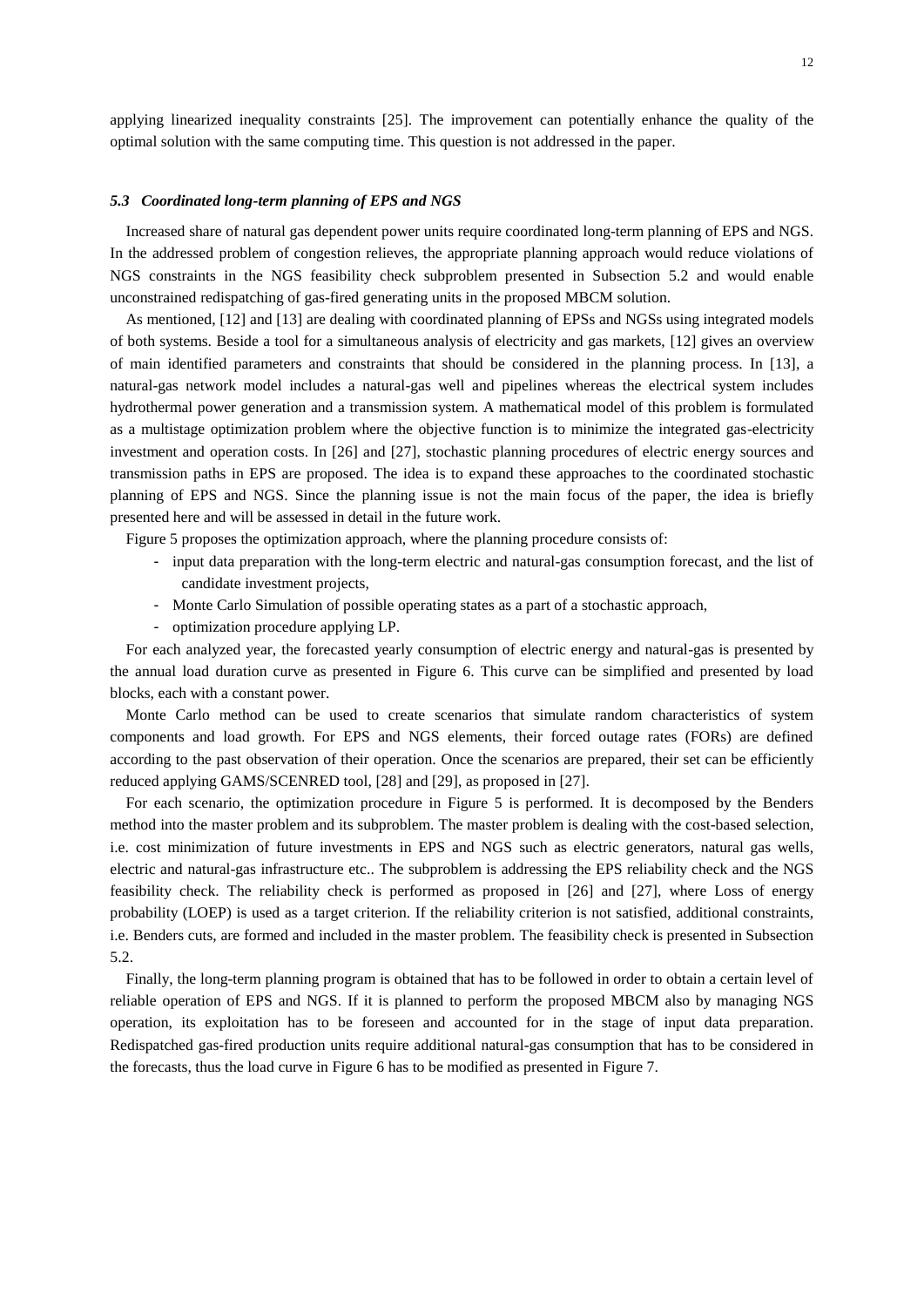### **6 CASE STUDIES**

<span id="page-12-0"></span>The proposed method for MBCM with NGS constraints is tested on a simple six-bus model of the EPS that operates interdependently with a two-node NGS, and the IEEE 39-bus system with a 12-node NGS.

## *6.1 Six-bus EPS and two-node NGS*

The coordinated operation of the EPS and the NGS, and MBCM are presented by analyzing a six-bus EPS and a two-node NGS in [Figure 8.](#page-19-2) In the initial operating state, four generators, each producing 250 MW, supply the load of 1,000 MW at node 6. Generator 3 is a natural gas-fired unit supplied with 3,705 kcf of natural gas from node 2 in the NGS. Gas is transported through pipeline  $1-2$  with  $C_{12} = 50$  kcf/Psig from gas well 1 with nodal pressure  $\pi_1$  = 150 Psig. The gas consumption coefficients in (13) of gas-fired unit 3 are  $p_3$  = 180 kcf,  $q_3$  = 14  $kcf/MW, r_3 = 0.0004 kcf/MW^2.$ 

Five cases are simulated in order to discuss the impact of certain constraints in the EPS and the NGS on MBCM:

- case A without any constraints, i.e. the initial operating state in [Figure 8,](#page-19-2)
- case B with the transmission capacity of line 5–6 limited to 400 MW,
- case C with the transmission capacity of line 5–6 limited to 400 MW, and the maximum natural gas production of well 1 set at 4,000 kcf,
- case D with the transmission capacity of line 5–6 limited to 400 MW, and the required 120 Psig of minimum load pressure at node 2 causing the 4,500 kcf limitation of the pipeline 1–2 transportation capacity,
- case E with the transmission capacity of line 5–6 limited to 400 MW, and added compressor at the end of pipeline 1–2, with parameters in Tables 1 and 2.

The results for all five cases are presented in Table 3. In the initial state, i.e. case A, the generators produce 250 MW each and MBCM is not performed since transmission lines are not congested. In cases B–E, the generators place bids at the MBCM auction offering the prices of \$10/MW, \$20/MW, \$15/MW and \$30/MW, respectively. In the case of congested line 5–6, generators 1 and 2 compete for power reduction, with generator 1 taking the lead due to its lower bid price. Similarly, generators 3 and 4 compete for power increase, with generator 3 being cheaper but not necessarily in the lead, as it can be constrained by the NGS due to being a gasfired production unit. In case B, generator 1 decreases and generator 3 increases power to 150 MW and 350 MW, respectively. Consequently, the natural gas supply of generator 3 is increased and the NGS is additionally loaded, resulting in a pressure decrease at gas node 2. The cost of MBCM is equal to \$2,500.

Compared to case B, case C additionally simulates the shortage of gas supply from well 1. The power of generator 3 decreases from 350 MW in case B to 270.76 MW in order to meet the gas production capacity of well 1. Since the NGS is less loaded, the pressure at gas node 2 rises, contrary to the previous case. Due to the power decrease of generator 3, generator 4 with the bid price of \$30/MW is redispatched in order to eliminate the congestion, resulting in higher costs of MBCM.

Pressures in the NGS are analog to voltages in the EPS, thus the pressure limitations for gas nodes should be observed in order to maintain a reliable operation of the NGS and consequently of the EPS. Case D introduces the 120 Psig minimum pressure value at gas node 2. Since pressure 1 is predefined, the pressure difference between node 1 and 2 limits the transportation capacity of pipeline 1–2 to 4,500 kcf. Due to these constraints, the power of generator 3 is reduced from 350 MW in case B to 305.9 MW in order to meet the pressure limit at node bus 2. Since the power of generator 4 increases, the costs of MBCM also rises compared to the costs in case B.

The last case presents the role of natural gas compressors in the NGS. Similar to the transformers in the EPS that regulate voltages, compressors regulate pressures in the NGS. In case E the compressor is added at the end of pipeline 1–2, as presented in [Figure 9.](#page-19-3) The results in Table 3 show that the pressure of gas node 2 is equal to 178.30 Psig, which is above the 120 Psig limit, thus generator 3 is not constrained by the NGS and produces 350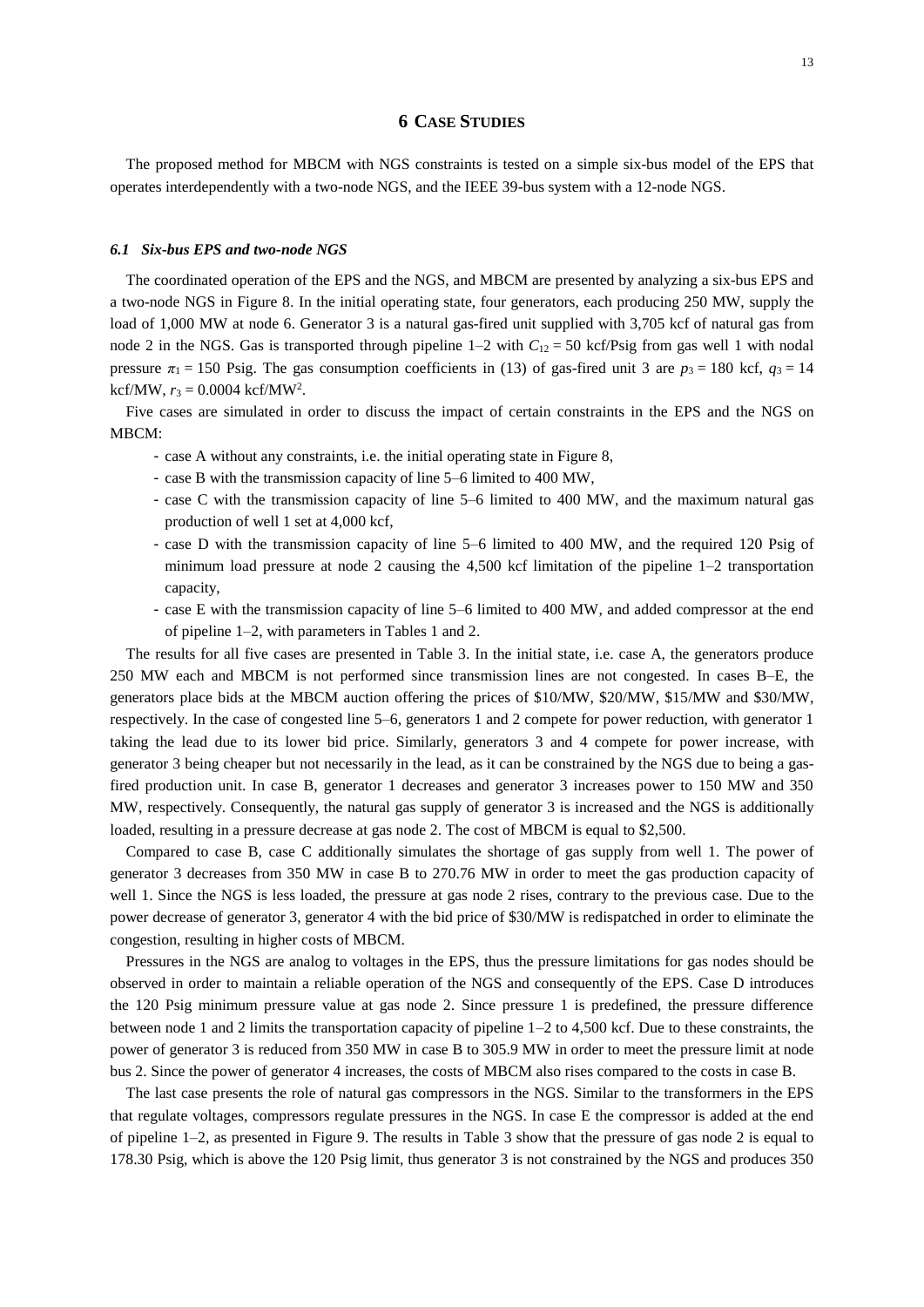MW. Since generator 4 is not redispatched as in case D, the costs of MBCM in case E are equal to the costs of MBCM in case B. Compared to case D, costs are reduced and the compressor saves \$661.5 due to MBCM.

#### *6.2 IEEE 39-bus system and 12-node NGS*

The IEEE 39-bus EPS model in [Figure 10](#page-20-0) and the 12-node NGS model i[n Figure 11](#page-20-1) are used to study MBCM with natural gas transmission constraints. The IEEE 39-bus system consists of 12 transformers, 34 lines and 10 generators, of which generators 34, 37 and 38 are gas-fired units supplied with natural gas from nodes 12, 5, 11, respectively. 8 loads of the 12-node NGS are supplied by three natural gas wells through 8 pipelines and two compressors. The parameters of the EPS and NGS models used are given in Tables A.1–A.8 in the Appendix.

Three cases are studied and compared in order to present MBCM with NGS constraints:

- case A without any EPS or NGS constraints, i.e. the initial operating state,
- case B with transmission capacities of lines 5–6 and 16–17 decreased to 400 MVA and 170 MVA, respectively, and without any NGS constraints,
- case C with transmission capacities of lines 5–6 and 16–17 decreased to 400 MVA and 170 MVA, respectively, and with NGS constraints.

To make the present paper as clear as possible, only generators are presumed to be bidding in all cases. Loads are considered negative generators and can thus be easily included in the bidding process. Table 4 presents the bids of generators that participate in MBCM.

The results of all simulated cases are presented in Table 5. In case A with no transmission congestion, generation dispatching is not performed and the cost of MBCM equals 0. The initial reactive power flows on lines 5–6 and 16–17 equal 35.48 MVAr and 12.23 MVAr, respectively. These values are used to calculate the active power transmission capacities of the lines, (10).

In case B, only EPS constraints are considered, resulting in a generation redispatch according to the proposed bids; the costs of MBCM are \$4,613.7. It should be pointed out that the apparent power flow on line 16–17 is 10.40 % higher from the allowed maximum flow of 170 MVA, since the reactive power flow of 8.99 MVAr in case B differs considerably, i.e. by 26.49 %, from the initial reactive power flow of 12.23 MVAr. The proposed method presumes that reactive power flows do not change considerably, and uses (10) to transform the apparent power flow limits into active power flow limits used in MBCM. In case of line 5–6, the difference between the reached apparent power flow of 399.67 MVA and the upper limit of 400 MVA is 0.08 %, since the reactive power flow of 30.19 MVAr on this line in case B does not differ considerably, i.e. only by 14.91 %, from the initial reactive power flow of 35.48 MVAr.

Case C considers NGS constraints in MBCM. Due to additional limitations of generators 37 and 38, their power increases are limited to 70.10 MW and 0.15 MW, respectively. Consequently, in order to eliminate congestions on lines 5–6 and 16–17, the power of the more expensive generators 30, 36 is increased. Generators 31, 32 and 34 decrease their power. As a result of generation redispatching with additional NGS constraints, the costs of MBCM here are \$5,922 and thus higher than in case B.

## **7 CONCLUSIONS**

This paper proposes a new method of MBCM with natural gas transmission constraints. To avoid the computational complexity of solving the proposed large-scale optimization problem, Benders decomposition is applied to separate the master MBCM problem and the natural gas transmission subproblem. In the countertrade MBCM model, a bid-based generation/load redispatching is performed, utilizing PTDFs in order to obtain the relation between redispatched power and change of power flows. Successive LP is applied in the natural gas transmission feasibility check. The idea of the proposed MBCM approach with natural gas transmission constraints is presented in the case study of the interdependent operation of a six-bus model of the EPS and a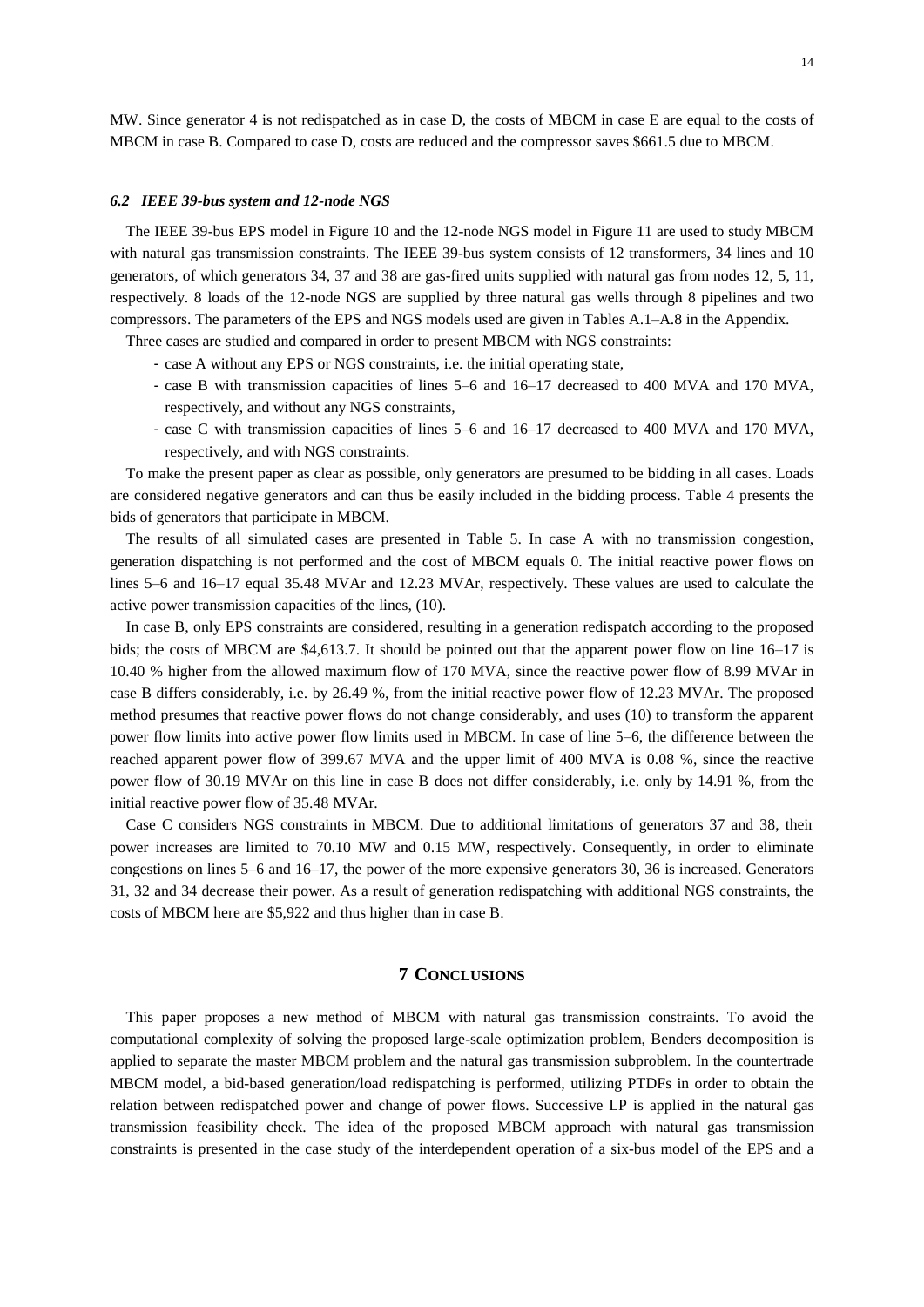two-node model of the NGS. The effectiveness of the proposed solution is demonstrated on the case of the interdependent operation of an IEEE 39-bus system and a 12-node NGS.

### **APPENDIX A**

Tables A.1–A.8 present parameters of an IEEE 39-bus EPS and a 12-node NGS that operate interdependently.

### **8 REFERENCES**

- <span id="page-14-0"></span>[1] Androcec I, Wangensteen I. Different Methods for Congestion Management and Risk Management. Proceedings 9<sup>th</sup> International Conference on Probabilistic Methods Applied to Power Systems 2006; 1-6.
- [2] Glavitsch H, Alvarado F. Management of multiple congested conditions in unbundled operation of a power system. IEEE Transactions on Power Systems 1998; 3(3): 1013-1019.
- [3] Chanana S. Kumar A. Power Flow Contribution Factors based Congestion Management with Real and Reactive Power Bids in Competitive Electricity Markets. Proceedings of 2007 IEEE/PES General Meeting 2007; 1-8.
- [4] Krause T, Andersson G. Evaluating Congestion Management Schemes in Liberalized Electricity Markets Using an Agent-based Simulator. Proceedings of 2006 IEEE/PES General Meeting 2006; 8.
- <span id="page-14-1"></span>[5] Song H, Kezunovic M. A Comprehensive Contribution Factor Method for Congestion Management. Proceedings of 2004 Power Systems Conference and Exposition 2004; 977-981.
- <span id="page-14-2"></span>[6] Ng WY. Generalized Generation Distribution Factors for Power System Security Evaluations. IEEE Transactions on Power Apparatus and Systems 1981; PAS-100(3): 1001-1005.
- <span id="page-14-3"></span>[7] Grgič D, Gubina F. Congestion Management Approach after Deregulation of the Slovenian Power System. Proceedings of 2002 Power Engineering Society Summer Meeting 2002; 3: 1661-1665.
- <span id="page-14-4"></span>[8] Munoz J, Jimenez-Redondo N., Perez-Ruiz J, Barquin J. Natural gas network modeling for power systems reliability studies. Proceedings of 2003 Power Tech Conference 2003; 4: 8.
- <span id="page-14-5"></span>[9] Unsihuay C, Marangon Lima JW, Zambroni de Souza AC. Modeling the Integrated Natural Gas and Electricity Optimal Power Flow. Proceedings of 2007 IEEE/PES General Meeting 2007; 1-7.
- <span id="page-14-6"></span>[10]An S, Li Q, Gedra TW. Natural gas and electricity optimal power flow. Proceedings of 2003 IEEE/PES Transmission and Distribution Conference and Exposition 2003; 1: 138-143.
- <span id="page-14-7"></span>[11]Unsihuay C, Marangon Lima JW, Zambroni de Souza AC. Short-term operation planning of integrated hydrothermal and natural gas systems. Proceedings of 2007 IEEE/PES Power Tech Conference 2007; 1410- 1416.
- <span id="page-14-8"></span>[12]Morals MS, Marangon Lima JWM. Natural Gas Network Pricing and Its Influence on Electricity and Gas Markets. Proceedings of 2003 IEEE Bologna Power Tech Conference 2003; 3: 6.
- <span id="page-14-9"></span>[13]Hecq S, Bouffioulx Y, Doulliez P, Saintes P. The Integrated Planning of the Natural Gas and Electricity Systems under Market Conditions. Proceedings of 2001 IEEE Porto Power Tech Conference 2001; 1: 5.
- <span id="page-14-10"></span>[14]Urbina M, Li Z. A Combined Model for Analyzing the Interdependency of Electrical and Gas System. Proceedings of 2007 39th North American Power Symposium NAPS '07 2007; 468-472.
- <span id="page-14-11"></span>[15]Liu C, Shahidehpour M, Fu Y, Li Z. Security-Constrained Unit Commitment with Natural Gas Transmission Constraints. IEEE Transactions on Power Systems 2009; 24(3): 1523 – 1536.
- <span id="page-14-12"></span>[16]Wolf D, Smeers Y. The gas transmission problem solved by an extension of the simplex algorithm. Management Science 2000; 46(11): 1454-1465.
- [17]O'Neill RP, Williard M, Wilkins B, Pike R. A Mathematical Programming model for Allocation of Natural Gas. Operation Research 1979; 27(5): 857-875.
- [18]Ouyang L, Aziz K. Steady-state gas flow in pipes. Journal of Petroleum Science and Engineering 1996; 14(3-4): 137-158.
- <span id="page-14-13"></span>[19]Fu Y, Shahidehpour M, Li Z. Security-constrained unit commitment with AC constraints. IEEE Transactions on Power Systems 2005; 20(2): 1001-1013.
- <span id="page-14-14"></span>[20]Berard GP, Eliason BG. An improved Gas Transmission System Simulator. Society of Petroleum Engineers Journal 1978; 18(6): 389-398.
- <span id="page-14-15"></span>[21]Stoner MA. Sensitivity Analysis Applied to A Steady-state Model of Natural Gas Transmission System. Society of Petroleum Engineers Journal 1972; 12(2): 115-125.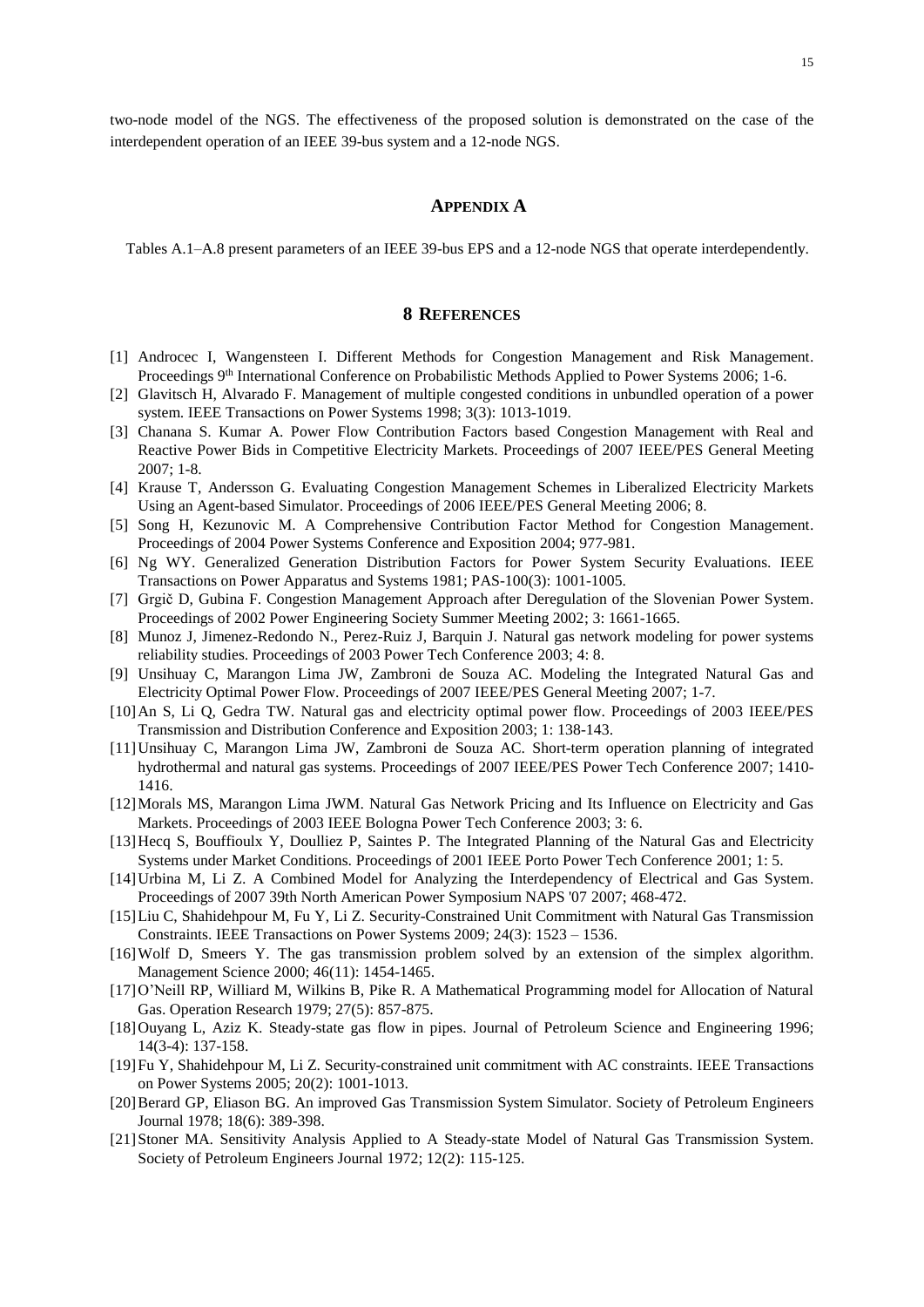- <span id="page-15-0"></span>[22]Li T, Eremia M, Shahidehpour M. Interdependency of Natural Gas Network and Power System Security. IEEE Transactions on Power Systems 2008; 23(4): 187-1824.
- <span id="page-15-1"></span>[23] Geoffrion AM. Generalized Benders decomposition. Journal of Optimization Theory and Applications 1972; 10(4): 237–261.
- <span id="page-15-2"></span>[24]Ma H, Shahidehpour M, Marwali MKC. Transmission constrained unit commitment based on Benders decomposition. Proceedings of 1997 American Control Conference 1997; 4: 2263-2267.
- <span id="page-15-3"></span>[25]Tomasgard A, Rømo F, Fodstad M, Midthun K. Optimization models for the natural gas value chain. In: Hasle G, Lie K-A, Quak E, editors. Geometric Modeling, Numerical Simulation, and Optimization: Applied Mathematics at SINTEF, New York: Springer-Verlag Berlin Heidelberg; 2007, p. 521-558.
- <span id="page-15-4"></span>[26]Roh JH, Shahidehpour M, Yong Fu. Market-Based Coordination of Transmission and Generation Capacity Planning. IEEE Transactions on Power Systems 2007; 22(4): 1406-1419.
- <span id="page-15-5"></span>[27]Roh JH, Shahidehpour M, Wu L. Market-based Generation and Transmission Planning with Uncertainties. IEEE Transactions on Power Systems 2009; 24(3): 1587-1598.
- <span id="page-15-6"></span>[28]Dupačová J, Gröwe-Kuska N, Römisch W. Scenario Reduction in Stochastic Programming: An approach Using Probability Metrics. Mathematical Programming 2003, A 95: 493-511.
- <span id="page-15-7"></span>[29]GAMS/SCENRED Documentation. Available from www.gams.com/docs/document.htm.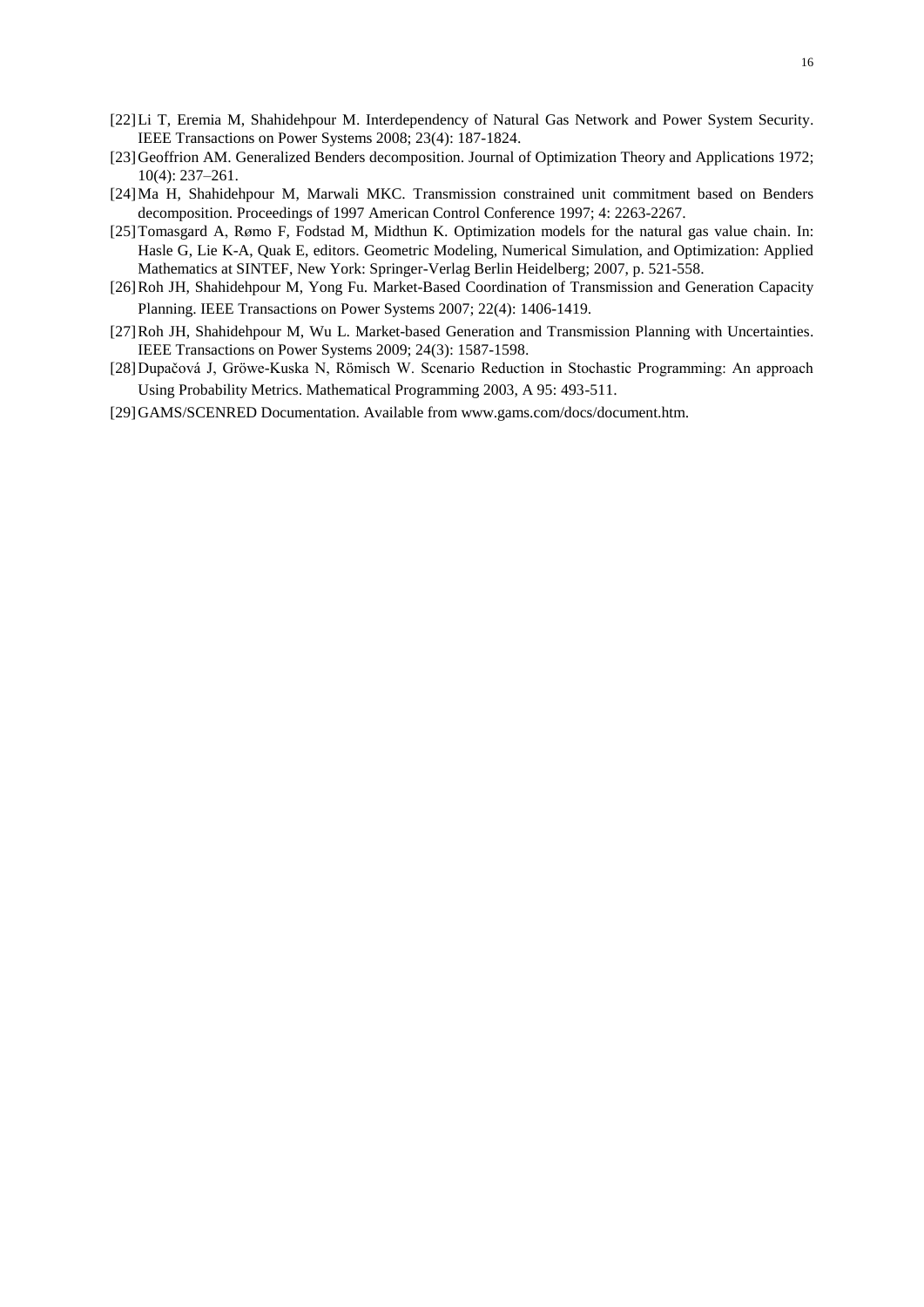## **FIGURE CAPTIONS**

Figure 1: The bidding curve for MBCM of participant k. Figure 2: Modeling of compressor i-j. Figure 3: Flowchart of MBCM with NGS constraints. Figure 4: Demand and supply curves for MBCM on path a–b Figure 5: Coordinated long-term planning of EPS and NGS Figure 6: Annual load duration curve. Figure 7: Modified annual load duration curve. Figure 8: Six-bus EPS and two-node NGS. Figure 9: Six-bus EPS and three-bus NGS in case E. Figure 10: IEEE 39-bus model of EPS. Figure 11: 12-node model of NGS.

## **TABLE CAPTIONS**

Table 1: Parameters of natural gas compressor in case E

Table 2: Parameters of natural gas compressor in case E

Table 3: Results for six-bus EPS and two-node NGS for cases A–E

Table 4: Bids of generators in IEEE 39-bus EPS

Table 5: Results for IEEE 39-bus EPS and 12-node NGS

Table A.1: Active and reactive power injections and generator limits of IEEE 39-bus system

Table A.2: Line and transformer parameters of IEEE 39-bus system

Table A.3: Parameters of natural gas compressors of 12-node NGS

Table A.4: Parameters of natural gas compressors of 12-Node NGS

Table A.5: Natural gas injections and well limits of 12-node NGS

Table A.6: Type of nodes and pressure limits of 12-node NGS

Table A.7: Parameters of natural gas pipelines of 12-node NGS

Table A.8: Gas consumption coefficients of gas-fired units in IEEE 39-bus system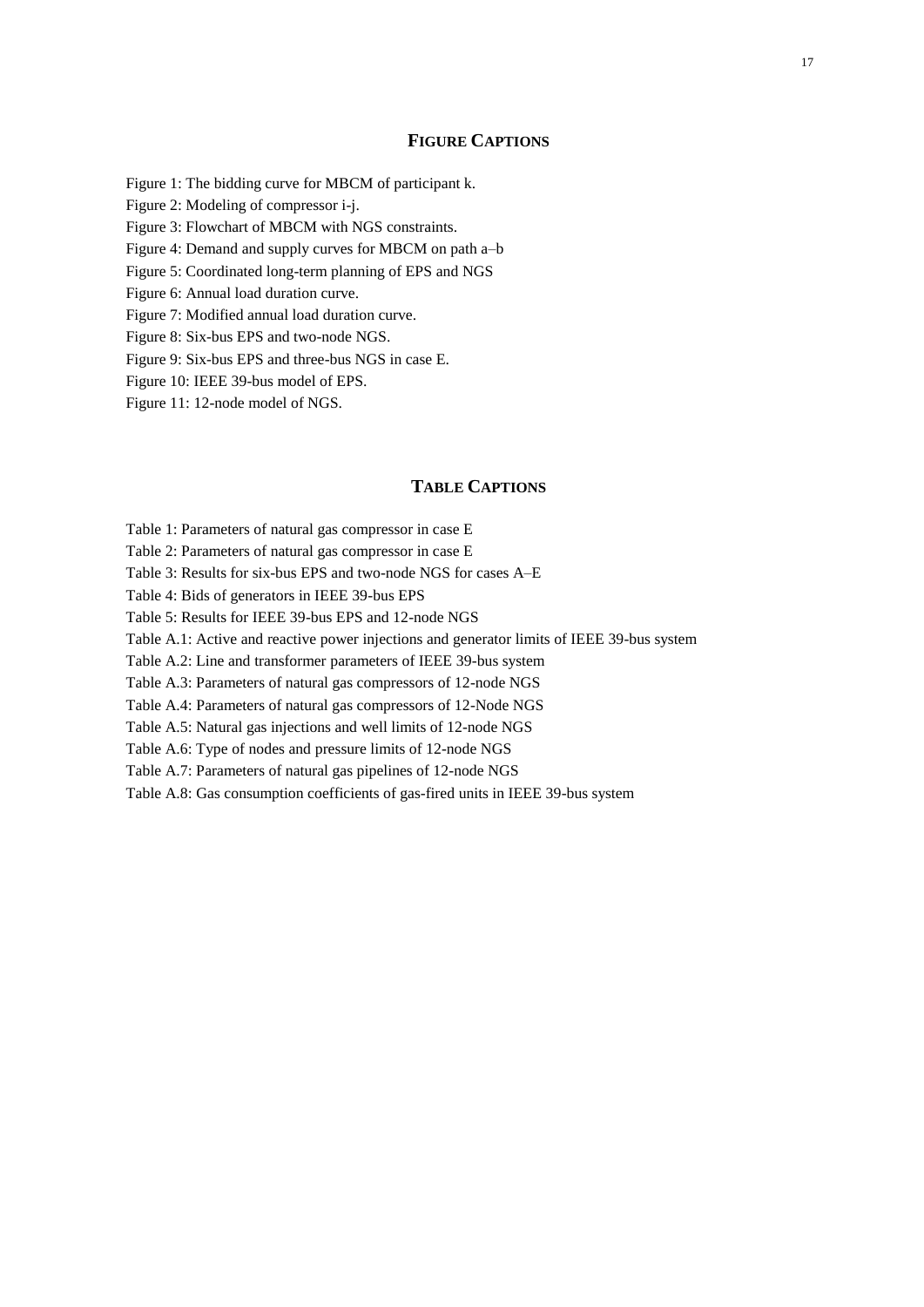

<span id="page-17-0"></span>Figure 1: The bidding curve for MBCM of participant *k*



<span id="page-17-1"></span>Figure 2: Modeling of compressor *i*-*j*



<span id="page-17-2"></span>Figure 3: Flowchart of MBCM with NGS constraints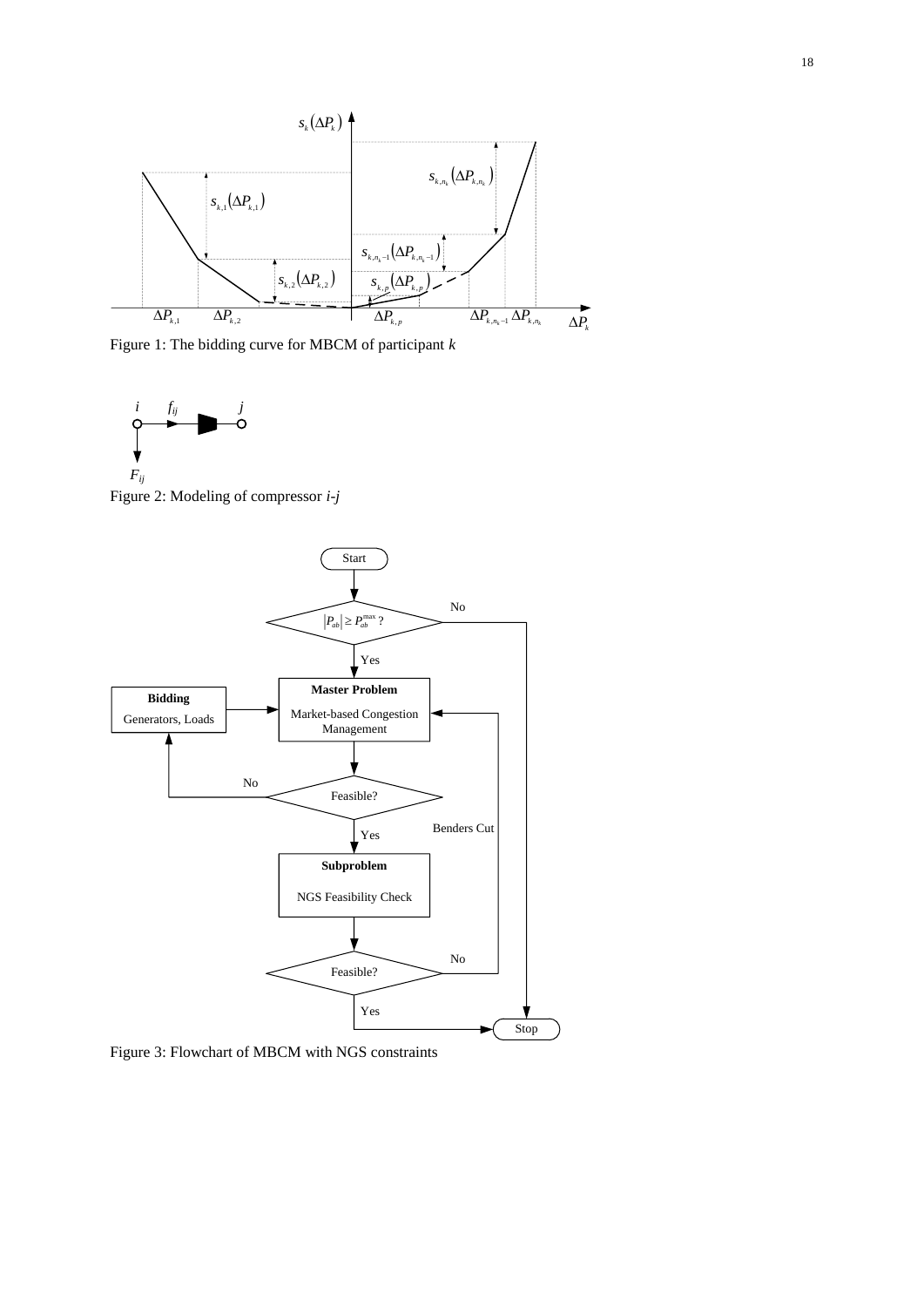

<span id="page-18-0"></span>



<span id="page-18-1"></span>Figure 5: Coordinated long-term planning of EPS and NGS

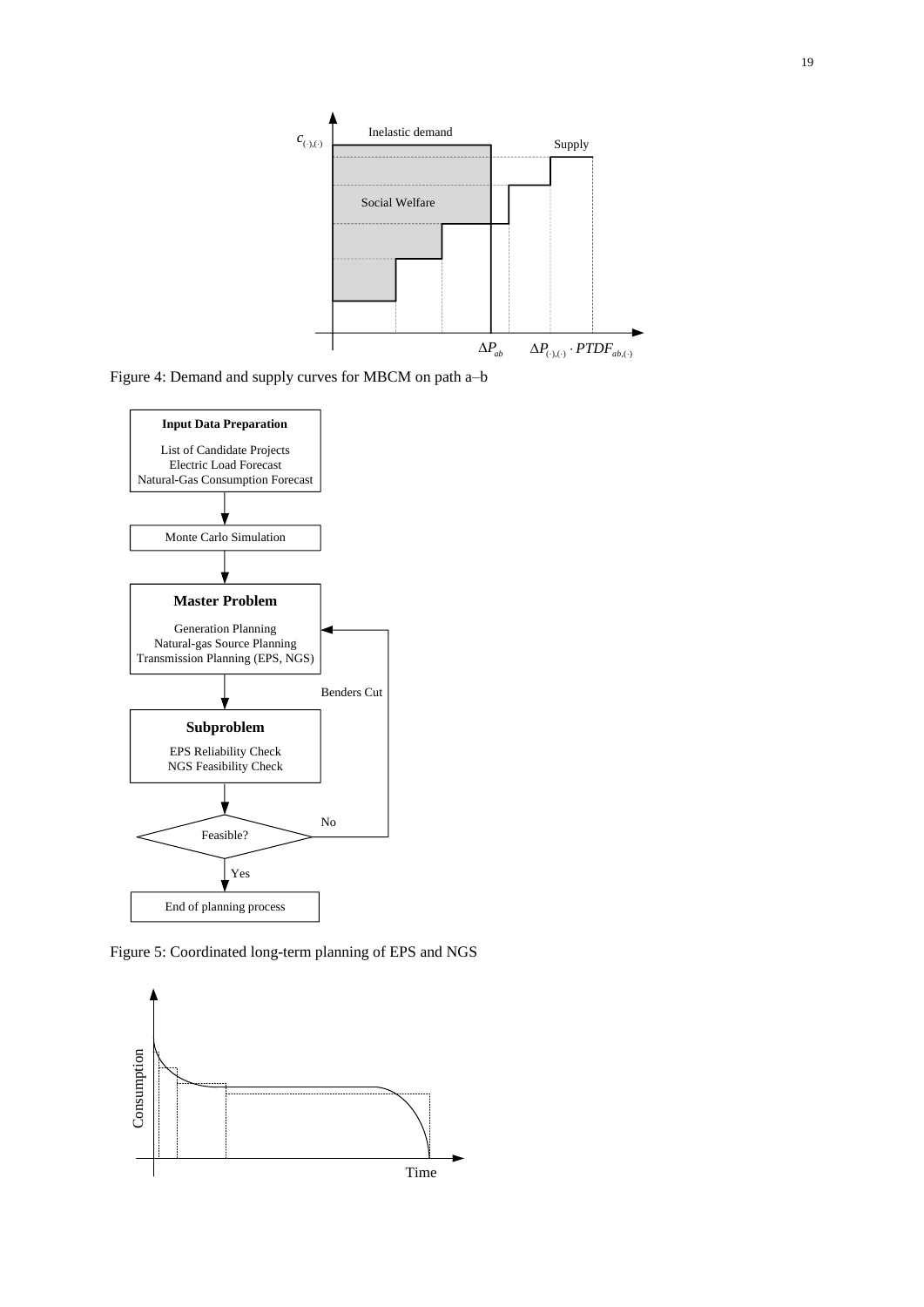<span id="page-19-0"></span>Figure 6: Annual load duration curve.



<span id="page-19-1"></span>Figure 7: Modified annual load duration curve.



<span id="page-19-2"></span>Figure 8: Six-bus EPS and two-node NGS



<span id="page-19-3"></span>Figure 9: Six-bus EPS and three-bus NGS in case E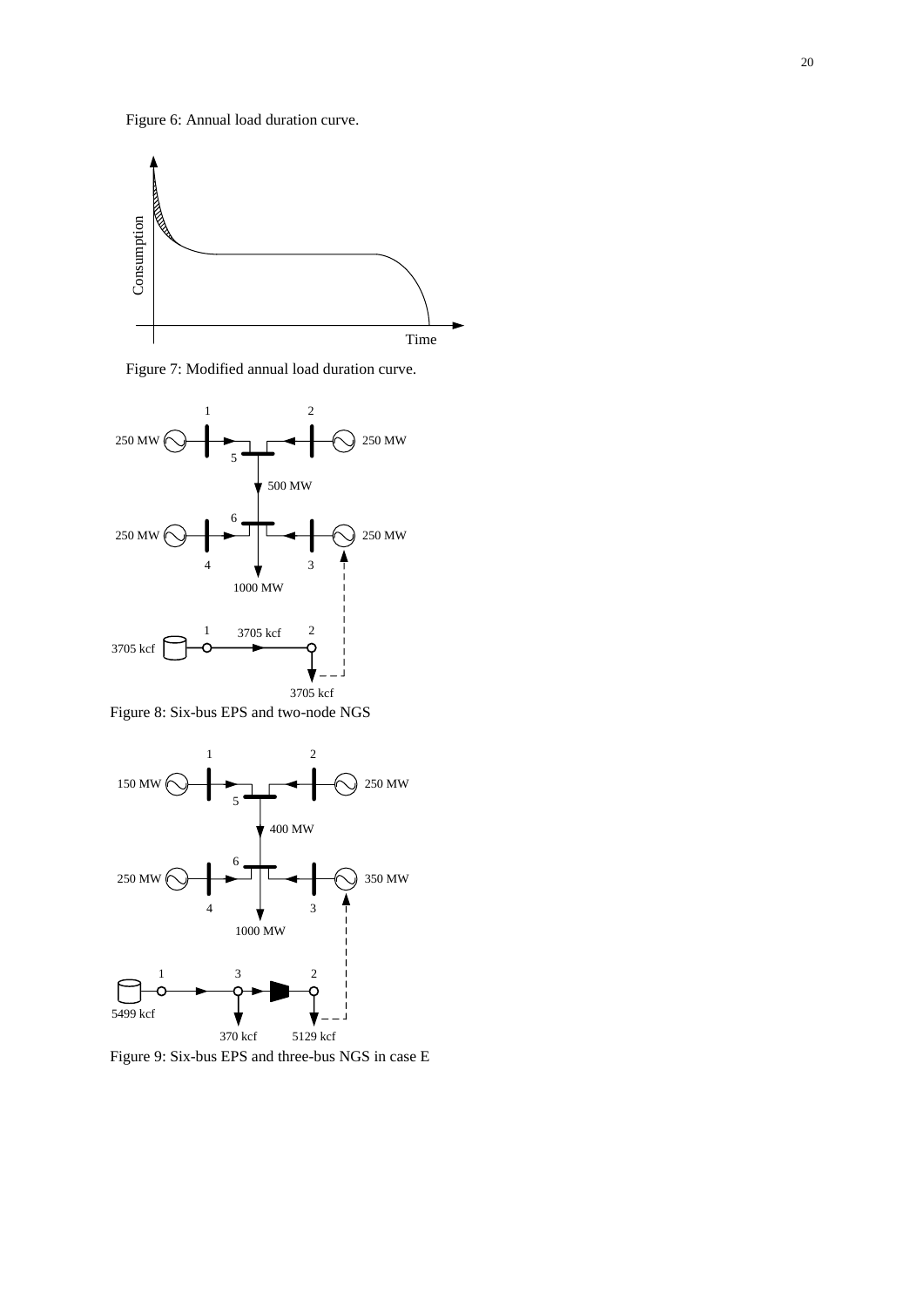

<span id="page-20-0"></span>



<span id="page-20-1"></span>Figure 11: 12-node model of NGS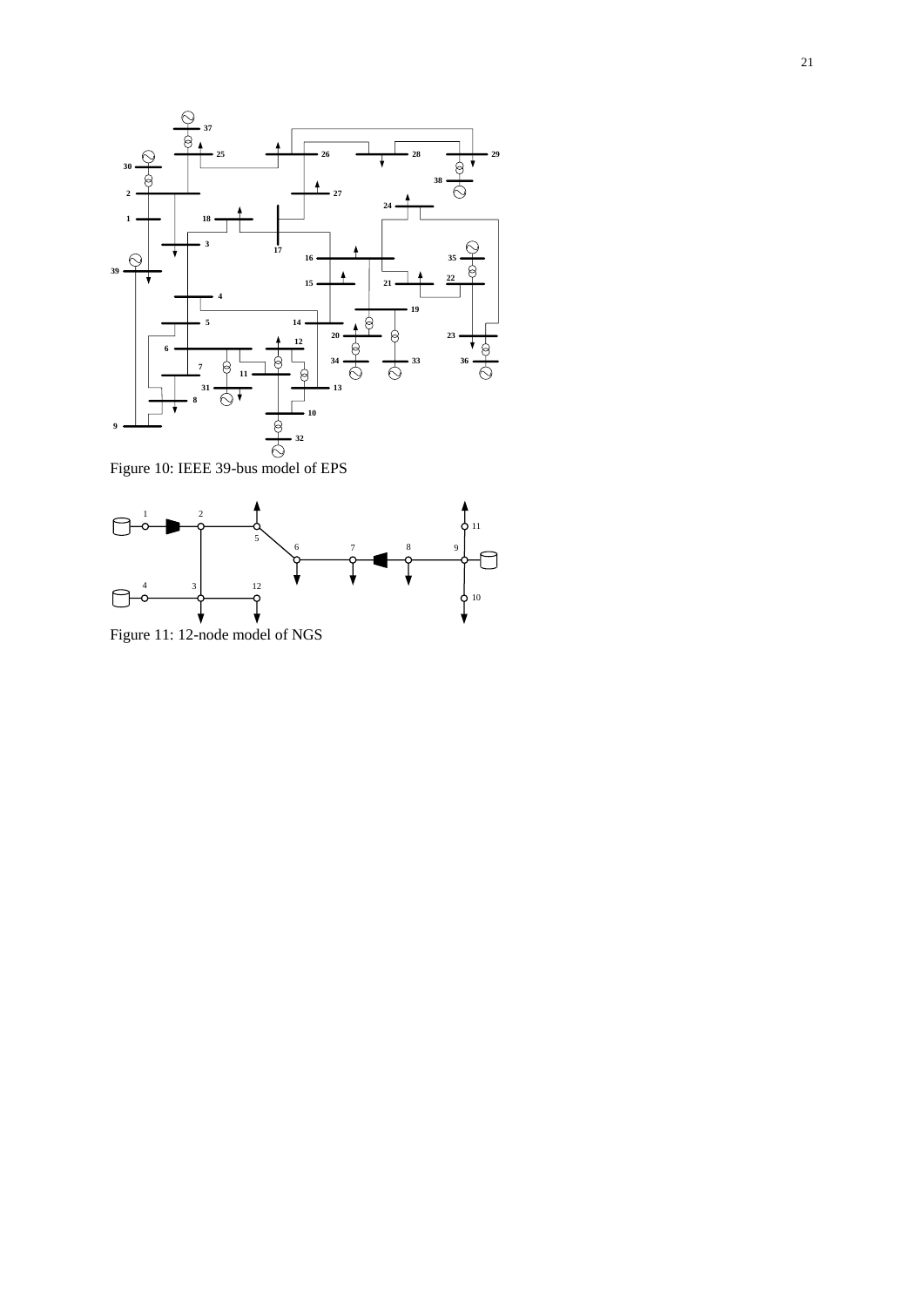Table 1: Parameters of natural gas compressor in case E

| Node i Node i | $\alpha_{ii}$ | $a_{ij}$ | $b_{ii}$ | K ii<br>(kcf) | $a_{ii}$<br>(kcf/MW) (kcf/MW <sup>2</sup> ) | $e_{ii}$ |
|---------------|---------------|----------|----------|---------------|---------------------------------------------|----------|
|               | 0.3           | V.I      |          |               | 0.5                                         |          |

Table 2: Parameters of natural gas compressor in case E

| Node i   Node j | min<br>П ;;<br>MW | max<br>П ::<br>'MW | $R_{ii}$ <sup>min</sup> | $K_{ij}$ <sup>max</sup> |
|-----------------|-------------------|--------------------|-------------------------|-------------------------|
|                 | 700               | 800                |                         |                         |

Table 3: Results for six-bus EPS and two-node NGS for cases A–E

|                | A        | B      | C      | D      | E     |
|----------------|----------|--------|--------|--------|-------|
| $P_1$ (MW)     | 250      | 150    | 150    | 250    | 150   |
| $P_2$ (MW)     | 250      | 250    | 250    | 250    | 250   |
| $P_3$ (MW)     | 250      | 350    | 270.76 | 305.9  | 350   |
| $P_4$ (MW)     | 250      | 250    | 329.24 | 294.1  | 250   |
| $P_{5-6}$ (MW) | 500      | 400    | 400    | 400    | 400   |
| $v_1$ (kcf)    | 3705     | 5129   | 4000   | 4500   | 5499  |
| $l_2$ (kcf)    | 3705     | 5129   | 4000   | 4500   | 5129  |
| $f_{12}$ (kcf) | 3705     | 5129   | 4000   | 4500   | 5499  |
| $\pi_1$ (Pig)  | 150      | 150    | 150    | 150    | 150   |
| $\pi_2$ (Pig)  | 130.42   | 109.44 | 126.89 | 120    | 178.3 |
| $\pi_3$ (Pig)  |          |        |        |        | 102   |
| CM cost(S)     | $\Omega$ | 2500   | 3688.6 | 3161.5 | 2500  |

Table 4: Bids of generators in IEEE 39-bus EPS

| Gen. | $\Delta P_{k,p}$ (MW) | $c_{k,p}$ (\$/MW) |
|------|-----------------------|-------------------|
| 30   | $-50$                 | $-1$              |
| 30   | 100                   | 50                |
| 30   | 200                   | 40                |
| 31   | $-100$                | 20                |
| 31   | 300                   | 40                |
| 32   | $-200$                | 10                |
| 33   | 400                   | 35                |
| 34   | $-20$                 | 10                |
| 34   | 300                   | 20                |
| 35   | 100                   | 35                |
| 36   | $-70$                 | 11                |
| 36   | 50                    | 35                |
| 36   | 150                   | 30                |
| 37   | $-40$                 | 50                |
| 37   | 30                    | 25                |
| 38   | $-100$                | 15                |
| 38   | 100                   | 20                |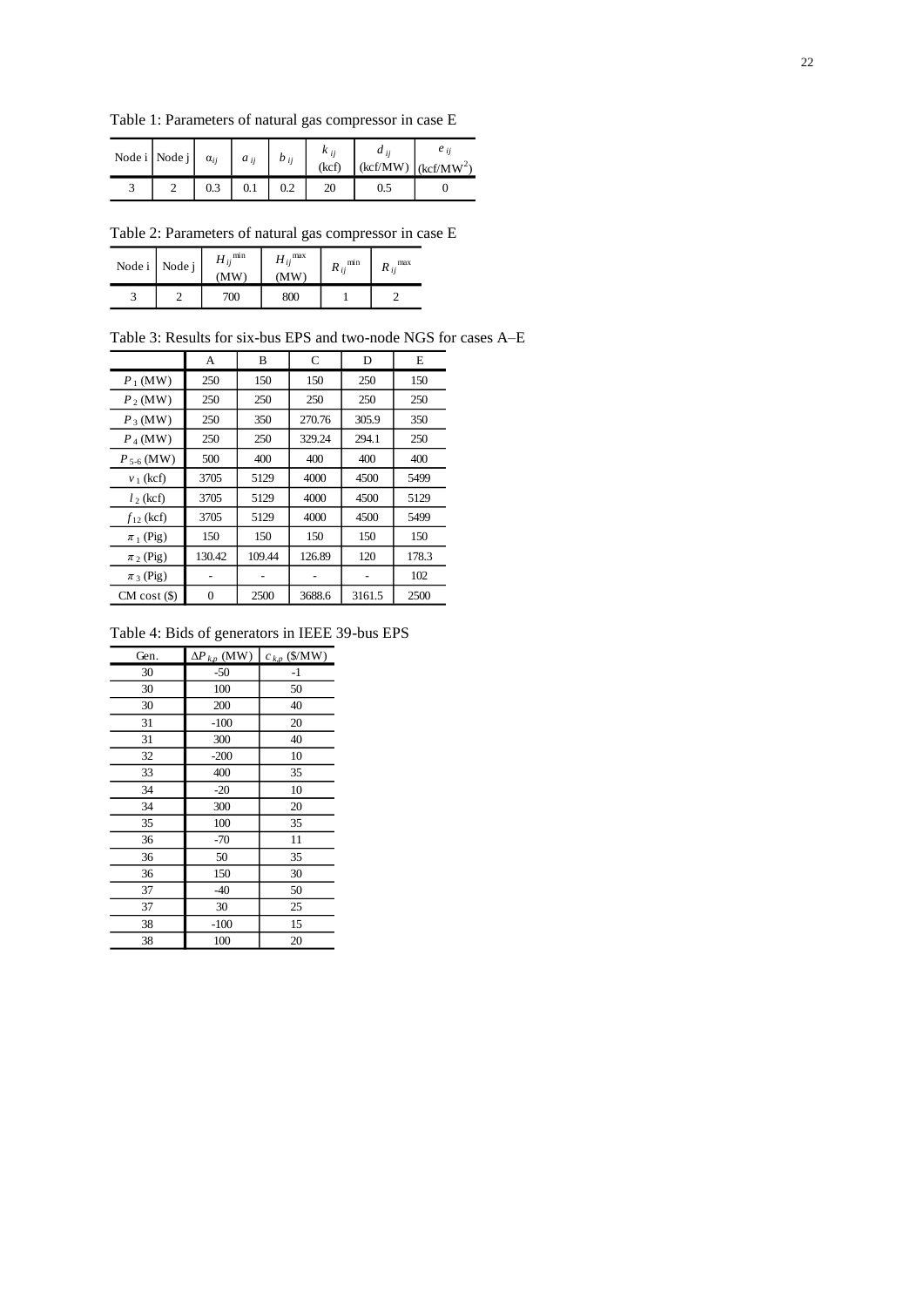|                      | А              | В              | C        |
|----------------------|----------------|----------------|----------|
| $\Delta P_{30}$ (MW) | 0              | $\mathbf{0}$   | 48.14    |
| $\Delta P_{31}$ (MW) | 0              | $-100$         | $-100$   |
| $\Delta P_{32}$ (MW) | 0              | $-18.01$       | $-15.92$ |
| $\Delta P_{33}$ (MW) | $\overline{0}$ | 0              | $\theta$ |
| $\Delta P_{34}$ (MW) | 0              | 3.33           | $-12.64$ |
| $\Delta P_{35}$ (MW) | 0              | 0              | 0        |
| $\Delta P_{36}$ (MW) | $\overline{0}$ | $\overline{0}$ | 10.17    |
| $\Delta P_{37}$ (MW) | 0              | 14.67          | 0.15     |
| $\Delta P_{38}$ (MW) | $\overline{0}$ | 100            | 70.1     |
| $S_{5-6}$ (MVA)      | 460.67         | 399.83         | 399.67   |
| $Q_{5-6,0}$ (MVAr)   | 35.48          | 35.48          | 35.48    |
| $Q_{5-6}$ (MVAr)     | 35.48          | 30.19          | 30.18    |
| $S_{16-17}$ (MVAr)   | 223.39         | 189.45         | 187.69   |
| $Q_{16-17,0}$ (MVAr) | 12.23          | 12.23          | 12.23    |
| $Q_{16-17}$ (MVAr)   | 12.23          | 8.99           | 8.83     |
| $CM cost$ (\$)       | $\overline{0}$ | 4613.7         | 5922     |

Table 5: Results for IEEE 39-bus EPS and 12-node NGS

Table A.1: Active and reactive power injections and generator limits of IEEE 39-bus system

| Node k         | Type       |                  |                  |                          | $P_k(MW)$ $Q_k(MVAr)$ $P_k^{min}(MW)$ $P_k^{max}(MW)$ |
|----------------|------------|------------------|------------------|--------------------------|-------------------------------------------------------|
| 1              | PQ         | $\boldsymbol{0}$ | $\boldsymbol{0}$ |                          |                                                       |
| 2              | PQ         | 0                | $\boldsymbol{0}$ |                          |                                                       |
| 3              | PQ         | $-322$           | 2.4              |                          |                                                       |
| $\overline{4}$ | PQ         | $-500$           | 184              | $\overline{a}$           |                                                       |
| 5              | PQ         | $\boldsymbol{0}$ | $\boldsymbol{0}$ | $\overline{a}$           |                                                       |
| 6              | PQ         | $\boldsymbol{0}$ | $\boldsymbol{0}$ | $\overline{a}$           |                                                       |
| 7              | PQ         | $-233.8$         | 84               | $\overline{a}$           |                                                       |
| 8              | PQ         | $-522$           | 176.6            |                          |                                                       |
| 9              | PQ         | 0                | 0                |                          |                                                       |
| 10             | PQ         | $\overline{0}$   | $\overline{0}$   |                          |                                                       |
| 11             | PQ         | 0                | $\boldsymbol{0}$ | $\overline{a}$           |                                                       |
| 12             | PQ         | $-8.5$           | 88               | $\overline{a}$           |                                                       |
| 13             | PQ         | 0                | $\mathbf{0}$     |                          |                                                       |
| 14             | PQ         | $\boldsymbol{0}$ | 0                | -                        |                                                       |
| 15             | PQ         | $-320$           | 153              |                          |                                                       |
| 16             | PQ         | $-329.4$         | 32.3             |                          |                                                       |
| 17             | PQ         | $\boldsymbol{0}$ | $\overline{0}$   |                          |                                                       |
| 18             | PQ         | $-158$           | 30               | $\overline{a}$           |                                                       |
| 19             | PQ         | $\boldsymbol{0}$ | $\mathbf{0}$     | $\overline{\phantom{0}}$ | $\overline{\phantom{0}}$                              |
| 20             | PQ         | $-680$           | 103              | -                        |                                                       |
| 21             | PQ         | $-274$           | 115              | -                        |                                                       |
| 22             | PQ         | $\boldsymbol{0}$ | $\boldsymbol{0}$ | $\overline{\phantom{0}}$ |                                                       |
| 23             | PQ         | $-247.5$         | 84               |                          |                                                       |
| 24             | PQ         | $-308.6$         | $-92.2$          |                          |                                                       |
| 25             | PQ         | $-224$           | 47.2             | $\overline{a}$           | $\overline{a}$                                        |
| 26             | PQ         | $-139$           | 17               | -                        | $\overline{\phantom{0}}$                              |
| 27             | PQ         | $-281$           | 75.5             | ۰                        |                                                       |
| 28             | PQ         | $-206$           | 27.6             |                          | $\overline{a}$                                        |
| 29             | PQ         | $-283.5$         | 26.9             | $\overline{a}$           |                                                       |
| 30             | ${\rm PV}$ | 250              |                  | 0                        | 350                                                   |
| 31             | ${\rm PV}$ | 521.3            | $\overline{a}$   | $\boldsymbol{0}$         | 750                                                   |
| 32             | PV         | 650              | $\overline{a}$   | $\boldsymbol{0}$         | 750                                                   |
| 33             | PV         | 632              | $\frac{1}{2}$    | 0                        | 732                                                   |
| 34             | PV         | 508              |                  | 0                        | 608                                                   |
| 35             | PV         | 650              | $\overline{a}$   | 0                        | 750                                                   |
| 36             | PV         | 560              | $\overline{a}$   | $\overline{0}$           | 660                                                   |
| 37             | ${\rm PV}$ | 540              |                  | 0                        | 640                                                   |
| 38             | PV         | 830              |                  | 0                        | 930                                                   |
| 39             | PV         | $-104$           | $\overline{a}$   | $\boldsymbol{0}$         | 1100                                                  |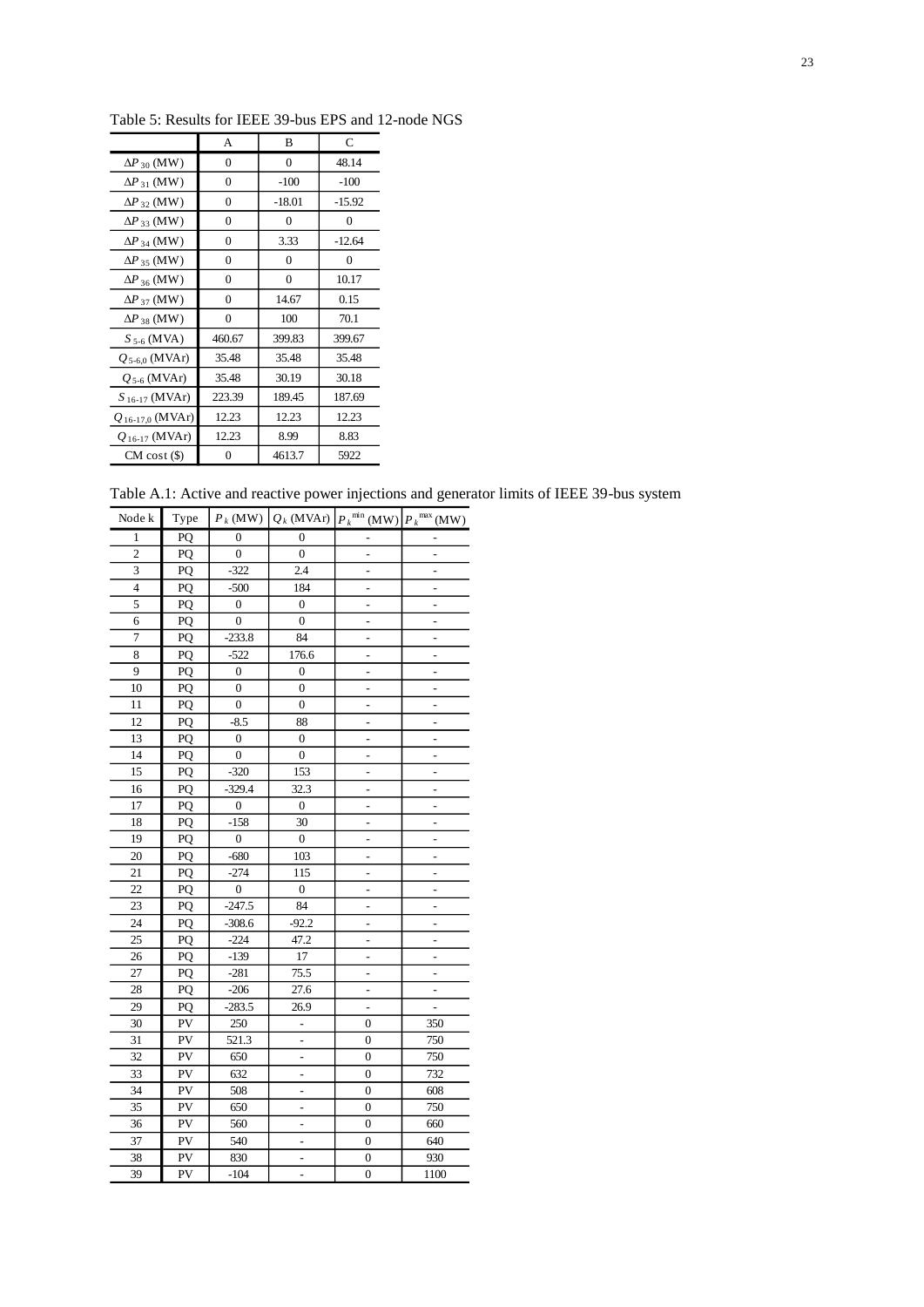| Bus i                    | Bus j | Type | R                | X      | B                | Tap              |
|--------------------------|-------|------|------------------|--------|------------------|------------------|
| 1                        | 2     | Line | 0.0035           | 0.0411 | 0.6987           | 0                |
| $\mathbf{1}$             | 39    | Line | 0.001            | 0.025  | 0.75             | $\mathbf{0}$     |
| 2                        | 3     | Line | 0.0013           | 0.0151 | 0.2572           | $\boldsymbol{0}$ |
| $\overline{c}$           | 25    | Line | 0.007            | 0.0086 | 0.146            | $\mathbf{0}$     |
| 3                        | 4     | Line | 0.0013           | 0.0213 | 0.2214           | $\mathbf{0}$     |
| 3                        | 18    | Line | 0.0011           | 0.0133 | 0.2138           | $\mathbf{0}$     |
| $\overline{\mathbf{4}}$  | 5     | Line | 0.0008           | 0.0128 | 0.1342           | $\theta$         |
| $\overline{\mathcal{L}}$ | 14    | Line | 0.0008           | 0.0129 | 0.1382           | 0                |
| 5                        | 6     | Line | 0.0002           | 0.0026 | 0.0434           | $\mathbf{0}$     |
| 5                        | 8     | Line | 0.0008           | 0.0112 | 0.1476           | $\boldsymbol{0}$ |
| 6                        | 7     | Line | 0.0006           | 0.0092 | 0.113            | $\mathbf{0}$     |
| 6                        | 11    | Line | 0.0007           | 0.0082 | 0.1389           | $\mathbf{0}$     |
| 7                        | 8     | Line | 0.0004           | 0.0046 | 0.078            | $\boldsymbol{0}$ |
| 8                        | 9     | Line | 0.0023           | 0.0363 | 0.3804           | $\mathbf{0}$     |
| 9                        | 39    | Line | 0.001            | 0.025  | 1.2              | 0                |
| 10                       | 11    | Line | 0.0004           | 0.0043 | 0.0729           | $\mathbf{0}$     |
| 10                       | 13    | Line | 0.0004           | 0.0043 | 0.0729           | 0                |
| 13                       | 14    | Line | 0.0009           | 0.0101 | 0.1723           | $\boldsymbol{0}$ |
| 14                       | 15    | Line | 0.0018           | 0.0217 | 0.366            | $\theta$         |
| 15                       | 16    | Line | 0.0009           | 0.0094 | 0.171            | $\boldsymbol{0}$ |
| 16                       | 17    | Line | 0.0007           | 0.0089 | 0.1342           | $\boldsymbol{0}$ |
| 16                       | 19    | Line | 0.0016           | 0.0195 | 0.304            | $\mathbf{0}$     |
| 16                       | 21    | Line | 0.0008           | 0.0135 | 0.2548           | $\boldsymbol{0}$ |
| 16                       | 24    | Line | 0.0003           | 0.0059 | 0.068            | $\mathbf{0}$     |
| 17                       | 18    | Line | 0.0007           | 0.0082 | 0.1319           | 0                |
| 17                       | 27    | Line | 0.0013           | 0.0173 | 0.3216           | 0                |
| 21                       | 22    | Line | 0.0008           | 0.014  | 0.2565           | $\mathbf{0}$     |
| 22                       | 23    | Line | 0.0006           | 0.0096 | 0.1846           | $\boldsymbol{0}$ |
| 23                       | 24    | Line | 0.0022           | 0.035  | 0.361            | $\overline{0}$   |
| 25                       | 26    | Line | 0.0032           | 0.0323 | 0.513            | $\boldsymbol{0}$ |
| 26                       | 27    | Line | 0.0014           | 0.0147 | 0.2396           | 0                |
| 26                       | 28    | Line | 0.0043           | 0.0474 | 0.7802           | $\Omega$         |
| 26                       | 29    | Line | 0.0057           | 0.0625 | 1.029            | $\boldsymbol{0}$ |
| 28                       | 29    | Line | 0.0014           | 0.0151 | 0.249            | $\overline{0}$   |
| 12                       | 11    | Tr.  | 0.0016           | 0.0435 | $\boldsymbol{0}$ | 1.006            |
| 12                       | 13    | Tr.  | 0.0016           | 0.0435 | 0                | 1.006            |
| 6                        | 31    | Tr.  | $\Omega$         | 0.025  | $\mathbf{0}$     | 1.07             |
| 10                       | 32    | Tr.  | $\boldsymbol{0}$ | 0.02   | $\boldsymbol{0}$ | 1.07             |
| 19                       | 33    | Tr.  | 0.0007           | 0.0142 | $\overline{0}$   | 1.07             |
| 20                       | 34    | Tr.  | 0.0009           | 0.018  | $\mathbf{0}$     | 1.009            |
| 22                       | 35    | Tr.  | $\overline{0}$   | 0.0143 | $\boldsymbol{0}$ | 1.025            |
| 23                       | 36    | Tr.  | 0.0005           | 0.0272 | $\boldsymbol{0}$ | 1                |
| 25                       | 37    | Tr.  | 0.0006           | 0.0232 | $\overline{0}$   | 1.025            |
| $\overline{2}$           | 30    | Tr.  | $\boldsymbol{0}$ | 0.0181 | $\boldsymbol{0}$ | 1.025            |
| 29                       | 38    | Tr.  | 0.0008           | 0.0156 | $\mathbf{0}$     | 1.025            |
| 19                       | 20    | Tr.  | 0.0007           | 0.0138 | $\boldsymbol{0}$ | 1.06             |

Table A.2: Line and transformer parameters of IEEE 39-bus system

Table A.3: Parameters of natural-gas compressors of 12-node NGS

| Node i Node i | $\alpha_{ii}$ | $a_{ij}$ | $b_{ij}$ | $k_{ij}$<br>(kcf) | $d_{ii}$<br>(kcf/MW) | $e_{ii}$<br>(kcf/MW <sup>2</sup> ) |
|---------------|---------------|----------|----------|-------------------|----------------------|------------------------------------|
|               | 0.15          | 0.1      | 0.17     | 25                | 0.028                | 0.0001                             |
|               | 0.22          | 0.1      | 0.165    | 30                | 0.023                | 0.0001                             |

Table A.4: Parameters of natural-gas compressors of 12-node NGS

| Node i Node j | $H_{ij}$ <sup>min</sup><br>(MW) | $H_{ij}$ <sup>max</sup><br>(MW) | $R_{ij}$ <sup>min</sup> | $R_{ij}$ <sup>max</sup> |
|---------------|---------------------------------|---------------------------------|-------------------------|-------------------------|
|               | 300                             | 400                             |                         |                         |
|               | 150                             | 330                             |                         |                         |